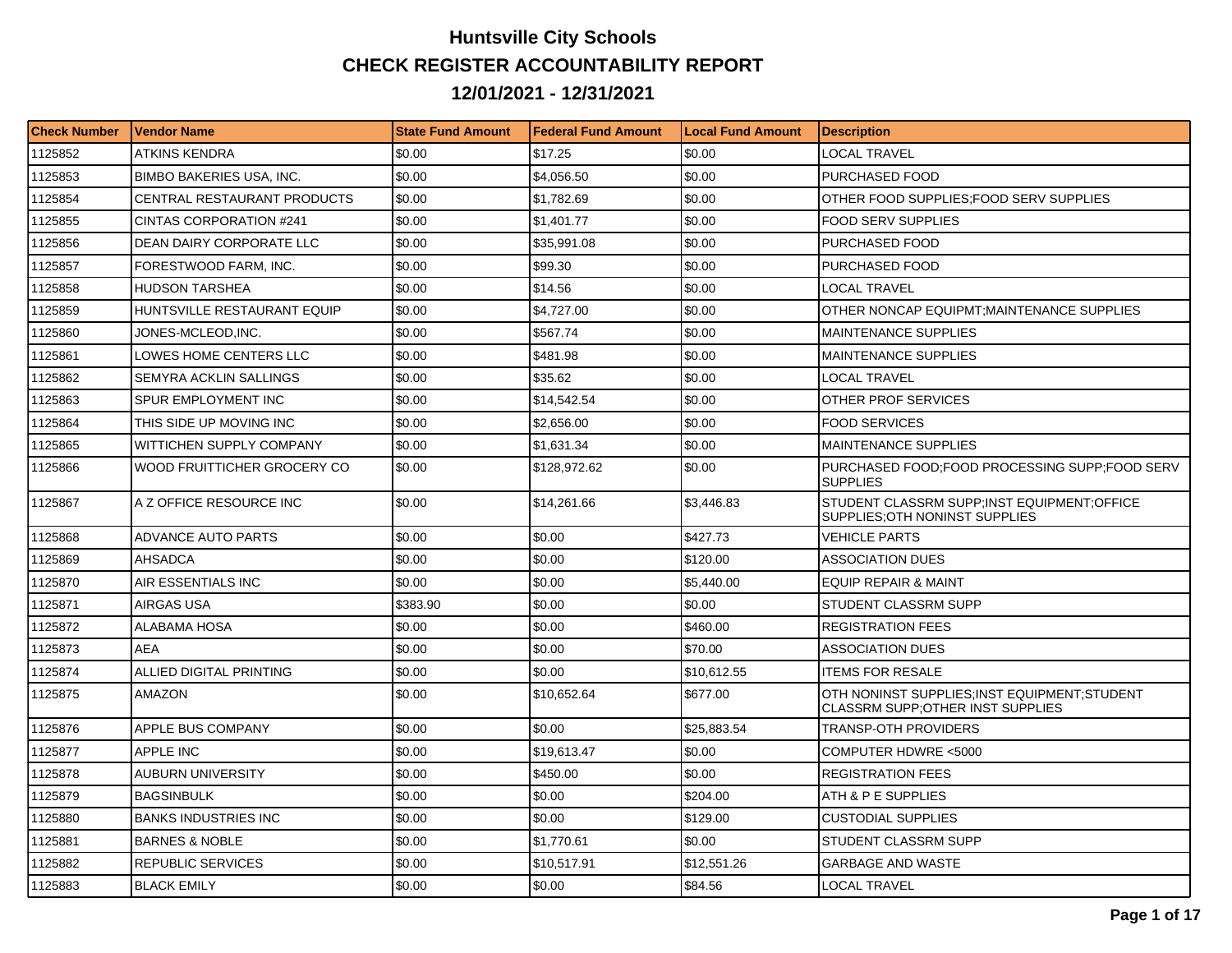| <b>Check Number</b> | Vendor Name                        | <b>State Fund Amount</b> | l Federal Fund Amount | <b>Local Fund Amount</b> | <b>Description</b>                        |
|---------------------|------------------------------------|--------------------------|-----------------------|--------------------------|-------------------------------------------|
| 1125884             | <b>BLICK ART MATERIALS</b>         | \$0.00                   | \$0.00                | \$1,898.08               | STUDENT CLASSRM SUPP                      |
| 1125885             | <b>BLUES CUSTOM DESIGNS</b>        | \$0.00                   | \$0.00                | \$540.00                 | ATH & P E SUPPLIES                        |
| 1125886             | <b>BRAINPOP</b>                    | \$0.00                   | \$230.00              | \$0.00                   | <b>INST SOFTWARE</b>                      |
| 1125887             | <b>BROWN LEIGH ANN</b>             | \$0.00                   | \$0.00                | \$246.54                 | <b>LOCAL TRAVEL</b>                       |
| 1125888             | <b>BUILDING SPECIALTIES CO INC</b> | \$0.00                   | \$0.00                | \$1,090.00               | <b>MAINTENANCE SUPPLIES</b>               |
| 1125889             | BURRITT ON THE MOUNTAIN            | \$0.00                   | \$0.00                | \$132.00                 | OTH NONINST SUPPLIES                      |
| 1125890             | BUTLER S GAS PIPE, INC.            | \$0.00                   | \$0.00                | \$19,195.00              | EQUIP REPAIR & MAINT;LAND & BLDG REPAIR/M |
| 1125891             | CAROLINA BIOLOGICAL SUPPLY CO      | \$0.00                   | \$0.00                | \$1,510.96               | STUDENT CLASSRM SUPP                      |
| 1125892             | CARPET SYSTEMS OF HUNTSVILLE       | \$0.00                   | \$0.00                | \$8,498.69               | LAND & BLDG REPAIR/M                      |
| 1125893             | CARROLL MEGAN                      | \$0.00                   | \$0.00                | \$140.69                 | IN-STATE TRAVEL                           |
| 1125894             | <b>CHANDLER DEBRA CARR</b>         | \$0.00                   | \$0.00                | \$424.09                 | OTHER OBJECTS                             |
| 1125895             | CHINAS CREATIONS                   | \$0.00                   | \$0.00                | \$210.00                 | <b>FOOD SERVICES</b>                      |
| 1125896             | CINTAS CORPORATION #241            | \$0.00                   | \$0.00                | \$4,770.20               | CUSTODIAL SUPPLIES; OTHER GEN SUPPLIES    |
| 1125897             | <b>CLARK HOLLY MAREE</b>           | \$0.00                   | \$0.00                | \$18.00                  | OTHER OBJECTS                             |
| 1125898             | CLAS SECRETARIES CONFERENCE        | \$0.00                   | \$0.00                | \$299.00                 | <b>REGISTRATION FEES</b>                  |
| 1125899             | <b>CROWN TROPHY</b>                | \$0.00                   | \$0.00                | \$309.03                 | OTH NONINST SUPPLIES                      |
| 1125900             | CUSTOMINK                          | \$0.00                   | \$0.00                | \$755.34                 | ATH & P E SUPPLIES                        |
| 1125901             | DECKER TAPE PRODUCTS               | \$0.00                   | \$0.00                | \$295.42                 | ATH & P E SUPPLIES                        |
| 1125902             | DELL MARKETING L P                 | \$0.00                   | \$0.00                | \$2,594.00               | COMPUTER HDWRE <5000                      |
| 1125903             | DOWDY AND ASSOCIATES INC           | \$0.00                   | \$0.00                | \$7,500.00               | MACH-COMPLEX SYSTEMS                      |
| 1125904             | EC DESIGN LLC                      | \$0.00                   | \$0.00                | \$694.28                 | OTHER INST SUPPLIES                       |
| 1125905             | ELKO PHILIP                        | \$0.00                   | \$0.00                | \$15,000.00              | <b>REGISTRATION FEES</b>                  |
| 1125906             | SCHOOL SPECIALTY LLC               | \$0.00                   | \$33,379.50           | \$0.00                   | STUDENT CLASSRM SUPP                      |
| 1125907             | EVERHEART BELINDA                  | \$0.00                   | \$652.54              | \$0.00                   | <b>IN-STATE TRAVEL</b>                    |
| 1125908             | <b>FCCLA</b>                       | \$0.00                   | \$0.00                | \$1,011.00               | <b>ASSOCIATION DUES</b>                   |
| 1125909             | <b>FEDEX</b>                       | \$0.00                   | \$0.00                | \$212.03                 | <b>POSTAGE</b>                            |
| 1125910             | FEDOSEYEV EUGENE                   | \$0.00                   | \$0.00                | \$157.36                 | LOCAL TRAVEL                              |
| 1125911             | FERGUSON ENTERPRISES, INC.         | \$0.00                   | \$0.00                | \$1,287.67               | <b>MAINTENANCE SUPPLIES</b>               |
| 1125912             | <b>FLEET FEET SPORTS</b>           | \$0.00                   | \$0.00                | \$8,200.00               | ATH & P E SUPPLIES                        |
| 1125913             | FORMAL FASHIONS INC                | \$0.00                   | \$0.00                | \$421.20                 | ATH & P E SUPPLIES                        |
| 1125914             | <b>FRANKLIN GORDON</b>             | \$0.00                   | \$0.00                | \$1,625.00               | OTHER PROF SERVICES                       |
| 1125915             | <b>GRAYBAR ELECTRIC CO</b><br>7300 | \$0.00                   | \$0.00                | \$34,832.56              | <b>MAINTENANCE SUPPLIES</b>               |
| 1125916             | GREAT SOUTHERN RECREATION          | \$0.00                   | \$0.00                | \$9,194.25               | LAND & BLDG REPAIR/M                      |
| 1125917             | GREENPOWER USA FOUNDATION          | \$0.00                   | \$0.00                | \$8,041.75               | <b>INST EQUIPMENT</b>                     |
| 1125918             | H & H HOME & TRUCK ACCESSORY       | \$0.00                   | \$0.00                | \$2,250.00               | <b>MAINTENANCE SUPPLIES</b>               |
| 1125919             | HALSEY CASH AND CARRY GROCERY      | \$0.00                   | \$0.00                | \$179.30                 | STUDENT CLASSRM SUPP                      |
| 1125920             | HASTY AWARDS                       | \$0.00                   | \$0.00                | \$337.71                 | OTH NONINST SUPPLIES                      |
| 1125921             | <b>HCDA</b>                        | \$0.00                   | \$0.00                | \$260.00                 | <b>REGISTRATION FEES</b>                  |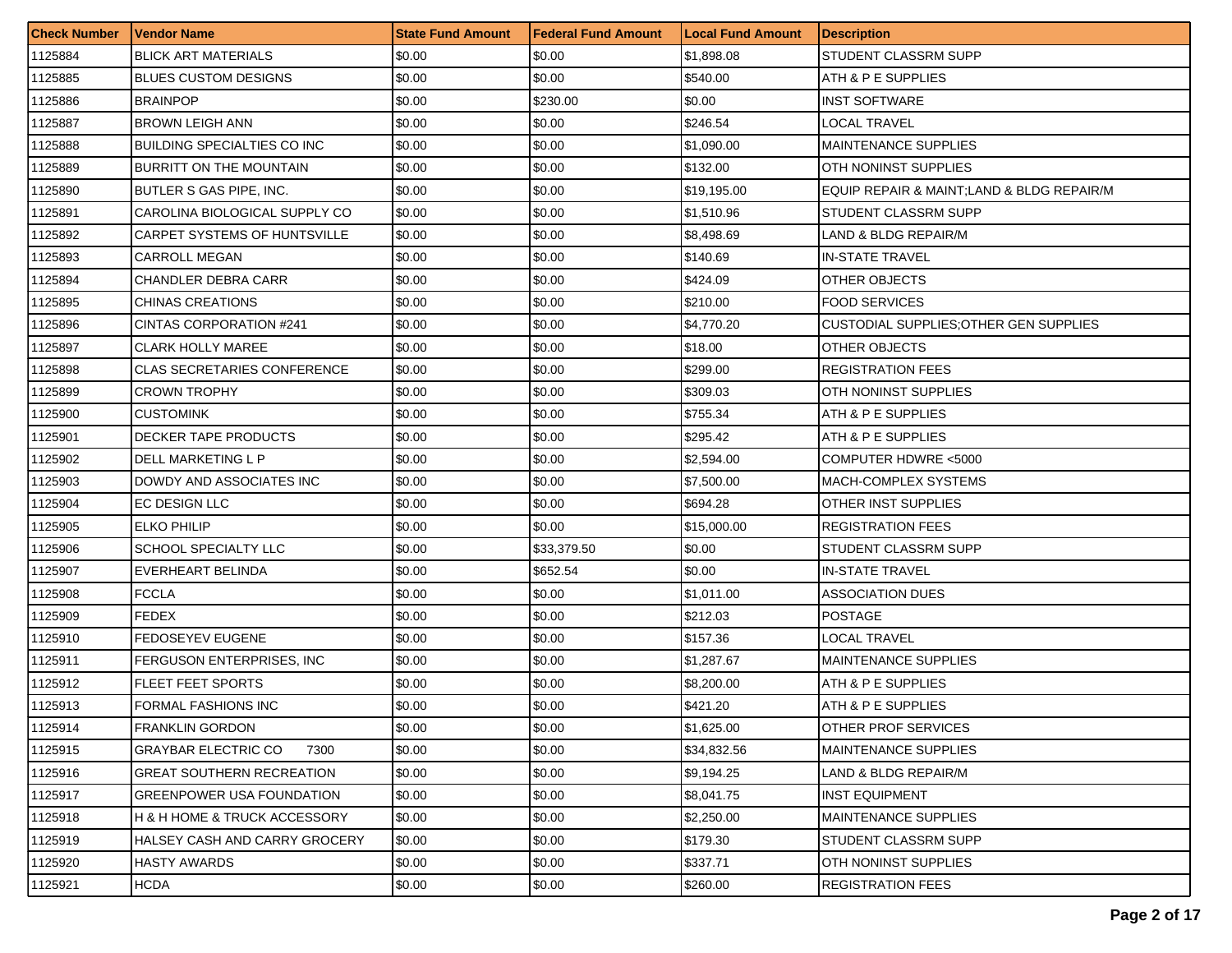| <b>Check Number</b> | Vendor Name                               | <b>State Fund Amount</b> | l Federal Fund Amount | <b>Local Fund Amount</b> | <b>Description</b>                         |
|---------------------|-------------------------------------------|--------------------------|-----------------------|--------------------------|--------------------------------------------|
| 1125922             | HCDA                                      | \$0.00                   | \$0.00                | \$175.00                 | <b>REGISTRATION FEES: OTHER OBJECTS</b>    |
| 1125923             | <b>HEINISCH PATTI</b>                     | \$0.00                   | \$0.00                | \$94.08                  | LOCAL TRAVEL                               |
| 1125924             | HEMSI                                     | \$0.00                   | \$0.00                | \$6,550.00               | <b>MEDICAL/HEALTH SERVI</b>                |
| 1125925             | HOOVER HIGH SCHOOL                        | \$0.00                   | \$0.00                | \$750.00                 | <b>REGISTRATION FEES</b>                   |
| 1125926             | HOOVER HIGH SCHOOL                        | \$0.00                   | \$0.00                | \$750.00                 | <b>REGISTRATION FEES</b>                   |
| 1125927             | HOOVER HIGH SCHOOL                        | \$0.00                   | \$0.00                | \$750.00                 | <b>REGISTRATION FEES</b>                   |
| 1125928             | HOOVER HIGH SCHOOL                        | \$0.00                   | \$0.00                | \$750.00                 | <b>REGISTRATION FEES</b>                   |
| 1125929             | HOSA                                      | \$0.00                   | \$0.00                | \$420.00                 | <b>ASSOCIATION DUES</b>                    |
| 1125930             | HOVEY CAROLINE                            | \$0.00                   | \$0.00                | \$57.36                  | STUDENT CLASSRM SUPP                       |
| 1125931             | HUDL                                      | \$0.00                   | \$0.00                | \$8,700.00               | OTHER INST SUPPLIES                        |
| 1125932             | HOBY REGISTRATION                         | \$0.00                   | \$0.00                | \$250.00                 | <b>REGISTRATION FEES</b>                   |
| 1125933             | HUNTSVILLE BOTANICAL GARDENS              | \$0.00                   | \$0.00                | \$1,096.00               | OTHER OBJECTS                              |
| 1125934             | HUNTSVILLE SWIM ASSOCIATION               | \$0.00                   | \$0.00                | \$20.00                  | <b>REGISTRATION FEES</b>                   |
| 1125935             | <b>INTERNATIONAL BACCALAUREATE</b>        | \$0.00                   | \$48,893.00           | \$0.00                   | <b>REGISTRATION FEES</b>                   |
| 1125936             | INTERNATIONAL DESIGN                      | \$0.00                   | \$0.00                | \$497.00                 | ATH & P E SUPPLIES                         |
| 1125937             | JACKSON CONFERENCE CENTER, LLC            | \$0.00                   | \$0.00                | \$1,000.00               | RENTAL-LAND & BLDG                         |
| 1125938             | <b>KBB ELECTRIC MOTOR SALES &amp; SVC</b> | \$0.00                   | \$0.00                | \$2,807.49               | EQUIP REPAIR & MAINT; MAINTENANCE SUPPLIES |
| 1125939             | LARGEN IRRIGATION, INC.                   | \$0.00                   | \$0.00                | \$5,762.50               | LAND & BLDG REPAIR/M                       |
| 1125940             | LEE S SPORTING GOODS                      | \$0.00                   | \$0.00                | \$184.00                 | OTH NONINST SUPPLIES                       |
| 1125941             | LENOVO (UNITED STATES) INC                | \$0.00                   | \$20,500.00           | \$0.00                   | COMPUTER HDWRE <5000                       |
| 1125942             | LONG PEGGY<br>(A)                         | \$0.00                   | \$0.00                | \$52.08                  | LOCAL TRAVEL                               |
| 1125943             | LOWES HOME CENTERS                        | \$0.00                   | \$0.00                | \$544.00                 | <b>MAINTENANCE SUPPLIES</b>                |
| 1125944             | LOWES HOME CENTERS LLC                    | \$0.00                   | \$0.00                | \$514.36                 | OTH NONINST SUPPLIES                       |
| 1125945             | MARCOS PIZZA #8040                        | \$0.00                   | \$0.00                | \$99.00                  | <b>ITEMS FOR RESALE</b>                    |
| 1125946             | <b>MCCLUNEY CRISTI</b>                    | \$0.00                   | \$0.00                | \$553.84                 | LOCAL TRAVEL                               |
| 1125947             | MCQUEEN KATHRYN HOPPE                     | \$0.00                   | \$0.00                | \$101.92                 | <b>TRANSP-OTH PROVIDERS</b>                |
| 1125948             | REESE ERNEST                              | \$0.00                   | \$0.00                | \$900.00                 | ATH & P E SUPPLIES                         |
| 1125949             | MOBILE COMMUNICATION AMERICA              | \$0.00                   | \$0.00                | \$9,231.14               | <b>EQUIP MAINT AGREEMTS</b>                |
| 1125950             | <b>MOBILE MODULAR</b>                     | \$0.00                   | \$0.00                | \$2,703.00               | RENTAL-LAND & BLDG                         |
| 1125951             | MONTGOMERY ANGELA                         | \$0.00                   | \$0.00                | \$103.04                 | LOCAL TRAVEL                               |
| 1125952             | <b>MORRISON JERI</b>                      | \$0.00                   | \$0.00                | \$44.24                  | <b>LOCAL TRAVEL</b>                        |
| 1125953             | NABOA                                     | \$0.00                   | \$0.00                | \$3,485.00               | <b>ATHLETIC OFFICIALS</b>                  |
| 1125954             | <b>NCTE</b>                               | \$0.00                   | \$0.00                | \$760.00                 | <b>STAFF TRAIN SUPPLIES</b>                |
| 1125955             | NOLA VAN PEURSEM                          | \$0.00                   | \$0.00                | \$3,255.00               | OTHER PROF SERVICES                        |
| 1125956             | NORTH ALABAMA GLASS CO INC                | \$0.00                   | \$0.00                | \$9,475.25               | LAND & BLDG REPAIR/M                       |
| 1125957             | <b>OPERATION MAKING A DIFFERENCE</b>      | \$0.00                   | \$8,200.00            | \$0.00                   | STUDENT EDUCATIONAL                        |
| 1125958             | PONZINI JEFFREY                           | \$0.00                   | \$0.00                | \$335.00                 | OTHER PROPERTY SERV                        |
| 1125959             | ROPER VERONICA                            | \$0.00                   | \$0.00                | \$35.28                  | LOCAL TRAVEL                               |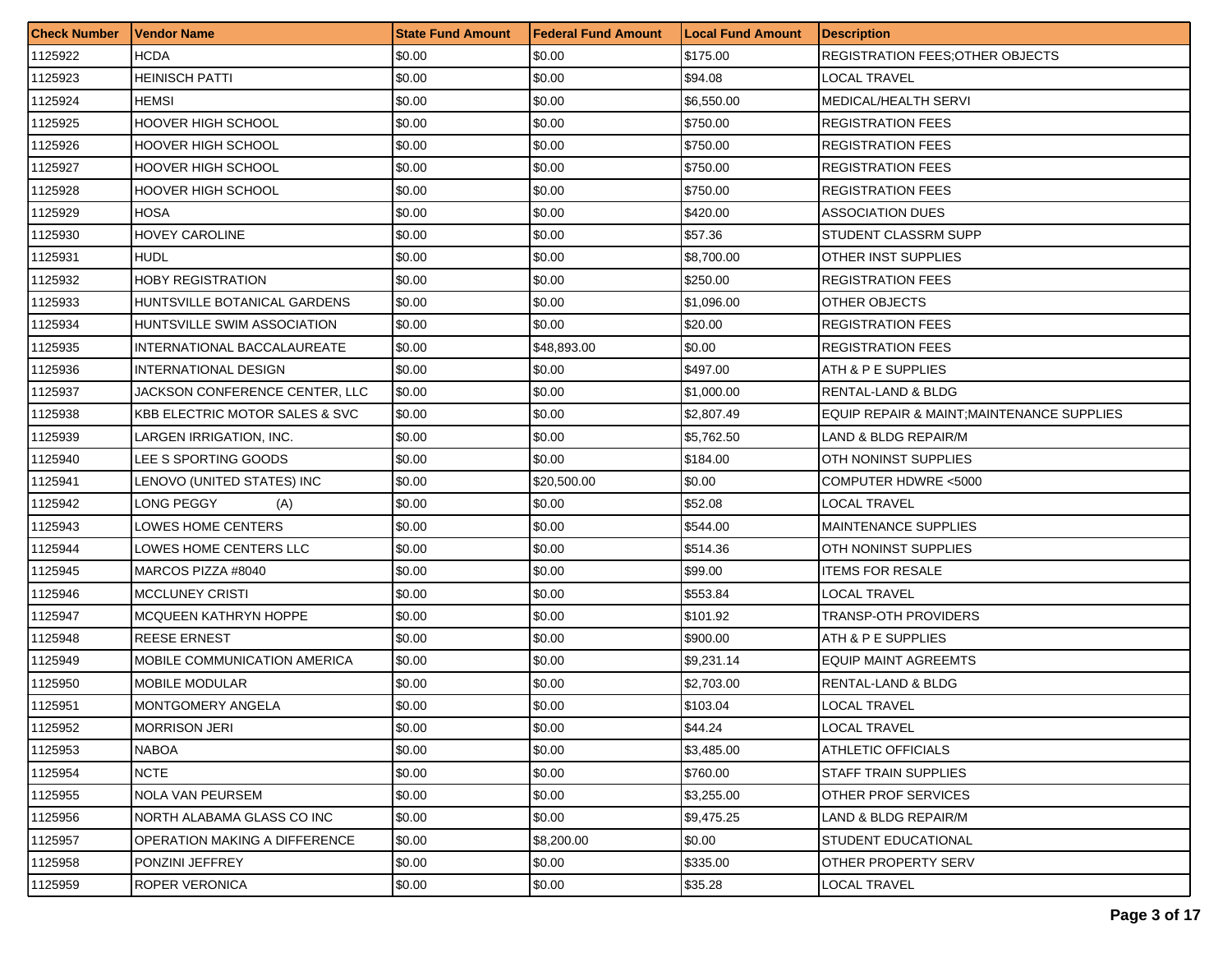| <b>Check Number</b> | l Vendor Name                        | <b>State Fund Amount</b> | <b>Federal Fund Amount</b> | <b>Local Fund Amount</b> | <b>Description</b>                                                                   |
|---------------------|--------------------------------------|--------------------------|----------------------------|--------------------------|--------------------------------------------------------------------------------------|
| 1125960             | <b>SAM S CLUB DIRECT</b>             | \$0.00                   | \$0.00                     | \$57.50                  | ITEMS FOR RESALE; OTH NONINST SUPPLIES; OTHER DUES<br>AND FEES                       |
| 1125961             | <b>SAM S CLUB DIRECT</b>             | \$0.00                   | \$0.00                     | \$1,327.92               | <b>ITEMS FOR RESALE: ASSOCIATION DUES</b>                                            |
| 1125962             | <b>SAM S CLUB DIRECT</b>             | \$0.00                   | \$0.00                     | \$114.36                 | OTHER FOOD SUPPLIES OTH NONINST SUPPLIES                                             |
| 1125963             | FOX SAMSON CONNIE L                  | \$0.00                   | \$0.00                     | \$36.40                  | LOCAL TRAVEL                                                                         |
| 1125964             | SANTOS DIAZ ANA                      | \$0.00                   | \$0.00                     | \$218.96                 | LOCAL TRAVEL                                                                         |
| 1125965             | <b>SCANTRON CORP</b>                 | \$0.00                   | \$0.00                     | \$923.71                 | EQUIP MAINT AGREEMTS                                                                 |
| 1125966             | SCHOLASTIC BOOK FAIRS                | \$0.00                   | \$0.00                     | \$4,220.38               | <b>ITEMS FOR RESALE</b>                                                              |
| 1125967             | <b>SCHOLASTIC BOOK FAIRS</b>         | \$0.00                   | \$0.00                     | \$2,333.86               | <b>ITEMS FOR RESALE</b>                                                              |
| 1125968             | SCHOOL SPECIALTY                     | \$0.00                   | \$0.00                     | \$54.54                  | <b>OFFICE SUPPLIES</b>                                                               |
| 1125969             | <b>SCHOOLCRAFT</b>                   | \$0.00                   | \$0.00                     | \$150.00                 | OTHER INST SUPPLIES                                                                  |
| 1125970             | <b>SCRUGGS LLC</b>                   | \$0.00                   | \$0.00                     | \$945.00                 | LAND & BLDG REPAIR/M                                                                 |
| 1125971             | <b>SHATTUCK INC</b>                  | \$0.00                   | \$0.00                     | \$4,225.00               | LAND & BLDG REPAIR/M                                                                 |
| 1125972             | <b>SHERWIN WILLIAMS</b>              | \$0.00                   | \$0.00                     | \$1,170.67               | <b>LAND &amp; BLDG REPAIR/M</b>                                                      |
| 1125973             | SHEWMAKER JULIE                      | \$0.00                   | \$0.00                     | \$129.50                 | LOCAL TRAVEL                                                                         |
| 1125974             | <b>SMITH TOWANA</b>                  | \$0.00                   | \$660.38                   | \$0.00                   | IN-STATE TRAVEL                                                                      |
| 1125975             | <b>SOLIANT HEALTH</b>                | \$0.00                   | \$8.852.00                 | \$28,713.66              | OTHER PROF SERVICES:STUDENT EDUCATIONAL                                              |
| 1125976             | SOUTHERN SEALING & SERVICES          | \$0.00                   | \$0.00                     | \$1,250.00               | LAND & BLDG REPAIR/M                                                                 |
| 1125977             | <b>SPRADLEY CONNIE</b>               | \$0.00                   | \$0.00                     | \$38.84                  | ATH & P E SUPPLIES                                                                   |
| 1125978             | SPUR EMPLOYMENT INC                  | \$0.00                   | \$32,442.05                | \$0.00                   | STUDENT EDUCATIONAL                                                                  |
| 1125979             | SPUR EMPLOYMENT INC                  | \$0.00                   | \$91,349.91                | \$221,941.15             | STUDENT EDUCATIONAL; OTHER PROF SERVICES; DATA<br>PROCESSING SERV; CLERICAL SERVICES |
| 1125980             | STAPLES ADVANTAGE                    | \$0.00                   | \$0.00                     | \$1,169.84               | OTHER INST SUPPLIES; OFFICE SUPPLIES; STUDENT<br><b>CLASSRM SUPP</b>                 |
| 1125981             | <b>STRICKLAND COMPANIES</b>          | \$0.00                   | \$17,844.20                | \$8,472.64               | CUSTODIAL SUPPLIES                                                                   |
| 1125982             | STRICKLAND PAPER CO                  | \$0.00                   | \$457.07                   | \$0.00                   | STUDENT CLASSRM SUPP                                                                 |
| 1125983             | <b>SUPERIOR CHEER</b>                | \$0.00                   | \$0.00                     | \$660.55                 | ATH & P E SUPPLIES                                                                   |
| 1125984             | TATE FARMS                           | \$0.00                   | \$0.00                     | \$390.00                 | <b>REGISTRATION FEES</b>                                                             |
| 1125985             | TAYLORING CUSTOMS                    | \$0.00                   | \$0.00                     | \$1,012.00               | <b>ATH &amp; P E SUPPLIES</b>                                                        |
| 1125986             | TCU CONSULTING SERVICES LLC          | \$0.00                   | \$0.00                     | \$5,780.00               | OTHER PROF SERVICES                                                                  |
| 1125987             | TERRELL TECHNICAL SERVICES           | \$0.00                   | \$0.00                     | \$125.00                 | <b>OTHER PROF SERVICES</b>                                                           |
| 1125988             | TK ELEVATOR CORPORATION              | \$0.00                   | \$0.00                     | \$4,600.03               | <b>EQUIP MAINT AGREEMTS</b>                                                          |
| 1125989             | TOM JEFFREYS SIGN & BANNER           | \$0.00                   | \$0.00                     | \$180.00                 | IATH & P E SUPPLIES                                                                  |
| 1125990             | TOTALCOM MARKETING INC               | \$0.00                   | \$0.00                     | \$20,800.00              | <b>OTHER PROF SERVICES</b>                                                           |
| 1125991             | TRANE COMPANY                        | \$0.00                   | \$0.00                     | \$365.59                 | <b>MAINTENANCE SUPPLIES</b>                                                          |
| 1125992             | <b>BOWLIFI, LLC</b>                  | \$0.00                   | \$0.00                     | \$904.01                 | ATH & P E SUPPLIES                                                                   |
| 1125993             | <b>U S SPACE &amp; ROCKET CENTER</b> | \$0.00                   | \$0.00                     | \$28,968.00              | <b>OTHER OBJECTS</b>                                                                 |
| 1125994             | ULINE INC                            | \$0.00                   | \$0.00                     | \$9,816.99               | OTHER EQUIPMENT                                                                      |
| 1125995             | <b>VARSITY SPIRIT FASHIONS</b>       | \$0.00                   | \$0.00                     | \$3,179.05               | ATH & P E SUPPLIES                                                                   |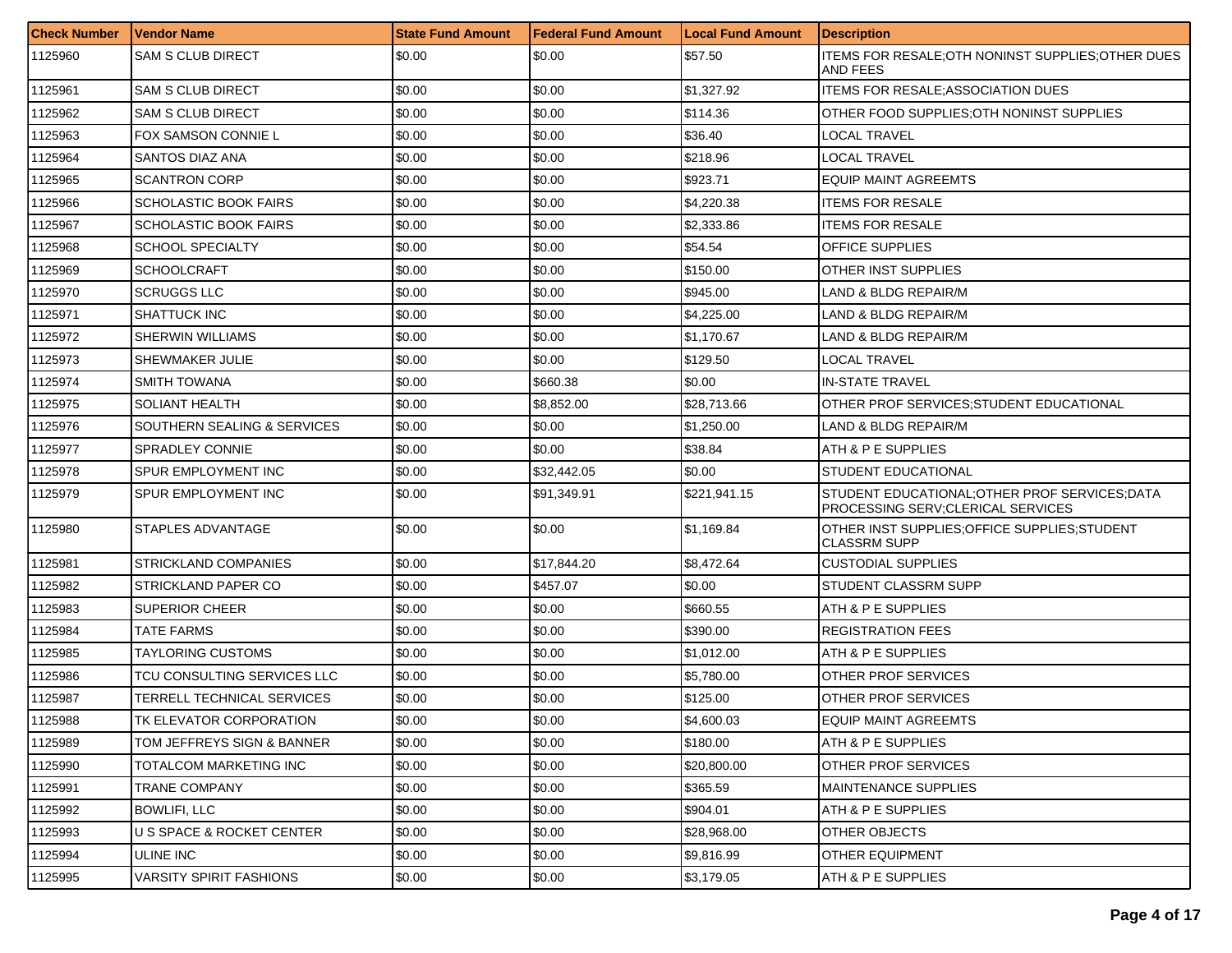| <b>Check Number</b> | Vendor Name                         | <b>State Fund Amount</b> | l Federal Fund Amount | <b>Local Fund Amount</b> | <b>Description</b>                                                                                                                                                                                                                                                                                                                                                                                                                                                                                                                                                                                                                                            |
|---------------------|-------------------------------------|--------------------------|-----------------------|--------------------------|---------------------------------------------------------------------------------------------------------------------------------------------------------------------------------------------------------------------------------------------------------------------------------------------------------------------------------------------------------------------------------------------------------------------------------------------------------------------------------------------------------------------------------------------------------------------------------------------------------------------------------------------------------------|
| 1125996             | WALKER JACQUELINE C                 | \$0.00                   | \$0.00                | \$138.32                 | LOCAL TRAVEL                                                                                                                                                                                                                                                                                                                                                                                                                                                                                                                                                                                                                                                  |
| 1125997             | <b>WEBB GARY DON</b>                | \$0.00                   | \$0.00                | \$104.72                 | <b>TRANSP-OTH PROVIDERS</b>                                                                                                                                                                                                                                                                                                                                                                                                                                                                                                                                                                                                                                   |
| 1125998             | <b>WILLIAMS AMY</b>                 | \$0.00                   | \$0.00                | \$50.96                  | LOCAL TRAVEL                                                                                                                                                                                                                                                                                                                                                                                                                                                                                                                                                                                                                                                  |
| 1125999             | <b>WILLIAMS NERIEQA</b>             | \$0.00                   | \$0.00                | \$120.30                 | OTHER FOOD SUPPLIES                                                                                                                                                                                                                                                                                                                                                                                                                                                                                                                                                                                                                                           |
| 1126000             | WINNING EDGE SPORTING GOODS         | \$0.00                   | \$0.00                | \$368.00                 | ATH & P E SUPPLIES                                                                                                                                                                                                                                                                                                                                                                                                                                                                                                                                                                                                                                            |
| 1126001             | WINNING FOUNDATION INC              | \$0.00                   | \$7,000.00            | \$0.00                   | STUDENT EDUCATIONAL                                                                                                                                                                                                                                                                                                                                                                                                                                                                                                                                                                                                                                           |
| 1126002             | XEROX BUSINESS SOLUTIONS            | \$0.00                   | \$0.00                | \$237.07                 | RENTAL-EQUIPMENT                                                                                                                                                                                                                                                                                                                                                                                                                                                                                                                                                                                                                                              |
| 1126003             | <b>XEROX CORPORATION</b>            | \$0.00                   | \$0.00                | \$8,980.24               | RENTAL-EQUIPMENT                                                                                                                                                                                                                                                                                                                                                                                                                                                                                                                                                                                                                                              |
| 1126004             | <b>XEROX FINANCIAL SERVICES LLC</b> | \$0.00                   | \$0.00                | \$459.11                 | <b>RENTAL-EQUIPMENT</b>                                                                                                                                                                                                                                                                                                                                                                                                                                                                                                                                                                                                                                       |
| 1126005             | YARBROUGH DUANE                     | \$370.74                 | \$0.00                | \$0.00                   | STUDENT CLASSRM SUPP                                                                                                                                                                                                                                                                                                                                                                                                                                                                                                                                                                                                                                          |
| 1126006             | YOUNG TERRANCE                      | \$0.00                   | \$0.00                | \$155.19                 | OTHER FOOD SUPPLIES                                                                                                                                                                                                                                                                                                                                                                                                                                                                                                                                                                                                                                           |
| 1126007             | ZELLER CHARLES                      | \$0.00                   | \$0.00                | \$50.96                  | LOCAL TRAVEL                                                                                                                                                                                                                                                                                                                                                                                                                                                                                                                                                                                                                                                  |
| 1126008             | <b>PNC BANK COMMERICAL CARD</b>     | \$0.00                   | \$0.00                | \$4,017.29               | STUDENT CLASSRM SUPP                                                                                                                                                                                                                                                                                                                                                                                                                                                                                                                                                                                                                                          |
| 1126009             | PNC BANK COMMERICAL CARD            | \$79.00                  | \$24,420.96           | \$61,790.38              | OTH NONINST SUPPLIES:REGISTRATION FEES:FOOD<br>PROCESSING SUPP:STUDENT CLASSRM<br>SUPP:MAINTENANCE SUPPLIES:ADVERTISING:OTHER<br>FOOD SUPPLIES:ATH & P E SUPPLIES:OTHER PROF ED<br>SERVIC; OFFICE SUPPLIES; ASSOCIATION DUES; IN-STATE<br>TRAVEL;FOOD SERVICES;CUSTODIAL SUPPLIES;OTHER<br>INST SUPPLIES; OTH TRAVEL AND TRNG; RENTAL-<br>EQUIPMENT:OUT-OF-STATE TRAVEL:OTHER<br>OBJECTS; ITEMS FOR RESALE; OTHER DUES AND<br>FEES:TEXTBOOKS:LICENSE<br>FEES;POSTAGE;MEDICAL/HEALTH SERVI;OTHER<br>TECHNICAL SERV:TELECOMMUNICATION:INST<br>SOFTWARE; VEHICLE PARTS; FOOD SERV<br>SUPPLIES: PRINTING AND BINDING: OTHER PROF<br>SERVICES; ACCOUNTS RECEIVABLE |
| 1126010             | 360 BUSINESS CONSULTING             | \$0.00                   | \$0.00                | \$1,950.00               | <b>OTHER PROF SERVICES</b>                                                                                                                                                                                                                                                                                                                                                                                                                                                                                                                                                                                                                                    |
| 1126011             | A Z OFFICE RESOURCE INC             | \$0.00                   | \$0.00                | \$844.21                 | OTH NONINST SUPPLIES; OF FICE SUPPLIES                                                                                                                                                                                                                                                                                                                                                                                                                                                                                                                                                                                                                        |
| 1126012             | ACCREDITED LOCK SUPPLY              | \$0.00                   | \$0.00                | \$325.98                 | <b>MAINTENANCE SUPPLIES</b>                                                                                                                                                                                                                                                                                                                                                                                                                                                                                                                                                                                                                                   |
| 1126013             | ADVANCE AUTO PARTS                  | \$0.00                   | \$0.00                | \$343.67                 | <b>VEHICLE PARTS</b>                                                                                                                                                                                                                                                                                                                                                                                                                                                                                                                                                                                                                                          |
| 1126014             | AHSAA                               | \$0.00                   | \$0.00                | \$50.00                  | <b>FINES AND PENALTIES</b>                                                                                                                                                                                                                                                                                                                                                                                                                                                                                                                                                                                                                                    |
| 1126015             | ALABAMA DEPT OF REVENUE             | \$0.00                   | \$0.00                | \$48.50                  | <b>LICENSE FEES</b>                                                                                                                                                                                                                                                                                                                                                                                                                                                                                                                                                                                                                                           |
| 1126016             | ALABAMA FLAG & BANNER INC           | \$0.00                   | \$0.00                | \$1,250.00               | LAND & BLDG REPAIR/M                                                                                                                                                                                                                                                                                                                                                                                                                                                                                                                                                                                                                                          |
| 1126017             | ALBERT S FLOWERS INC                | \$0.00                   | \$0.00                | \$112.00                 | <b>TRANSP-OTH PROVIDERS</b>                                                                                                                                                                                                                                                                                                                                                                                                                                                                                                                                                                                                                                   |
| 1126018             | ALLIED DIGITAL PRINTING             | \$0.00                   | \$0.00                | \$987.00                 | <b>ITEMS FOR RESALE</b>                                                                                                                                                                                                                                                                                                                                                                                                                                                                                                                                                                                                                                       |
| 1126019             | AMAZON                              | \$0.00                   | \$1,326.98            | \$12,262.69              | OTHER INST SUPPLIES; STUDENT CLASSRM SUPP; OTH<br>NONINST SUPPLIES; REFERENCE MATERIALS; OTHER FOOD<br>SUPPLIES: OFFICE SUPPLIES                                                                                                                                                                                                                                                                                                                                                                                                                                                                                                                              |
| 1126020             | AMERICAN BEHAVIORAL BENEFITS        | \$0.00                   | \$0.00                | \$2.451.75               | MEDICAL/HEALTH SERVI                                                                                                                                                                                                                                                                                                                                                                                                                                                                                                                                                                                                                                          |
| 1126021             | AMERIGAS PROPANE LP                 | \$0.00                   | \$0.00                | \$160.18                 | <b>PROPANE GAS</b>                                                                                                                                                                                                                                                                                                                                                                                                                                                                                                                                                                                                                                            |
| 1126022             | APPLE BUS COMPANY                   | \$0.00                   | \$45,440.00           | \$0.00                   | TRANSP-OTH PROVIDERS                                                                                                                                                                                                                                                                                                                                                                                                                                                                                                                                                                                                                                          |
| 1126023             | APPLE BUS COMPANY                   | \$862,208.94             | \$0.00                | \$0.00                   | <b>TRANSP-OTH PROVIDERS</b>                                                                                                                                                                                                                                                                                                                                                                                                                                                                                                                                                                                                                                   |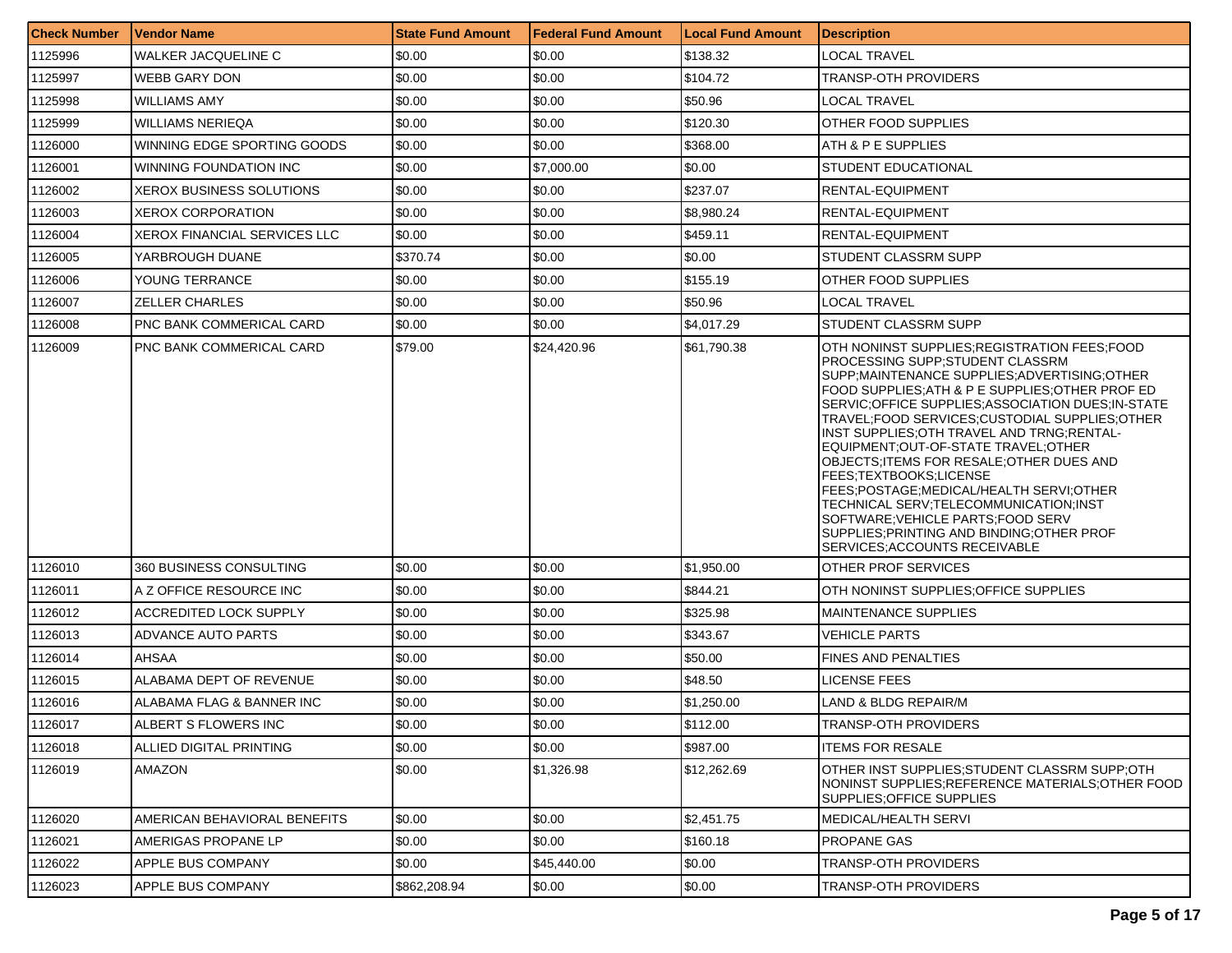| <b>Check Number</b> | Vendor Name                        | <b>State Fund Amount</b> | <b>Federal Fund Amount</b> | <b>Local Fund Amount</b> | <b>Description</b>                                 |
|---------------------|------------------------------------|--------------------------|----------------------------|--------------------------|----------------------------------------------------|
| 1126024             | <b>APPLE INC</b>                   | \$0.00                   | \$0.00                     | \$11,153.60              | COMPUTER HDWRE <5000                               |
| 1126025             | ARAB INVITATIONAL TOURNAMENT       | \$0.00                   | \$0.00                     | \$150.00                 | <b>REGISTRATION FEES</b>                           |
| 1126026             | ASCD                               | \$0.00                   | \$0.00                     | \$6,500.00               | STAFF ED SERVICES                                  |
| 1126027             | <b>BAER CONNIE DUROSS</b>          | \$0.00                   | \$0.00                     | \$60.48                  | <b>LOCAL TRAVEL</b>                                |
| 1126028             | <b>BAILEY SUZANNE</b><br>(A)       | \$0.00                   | \$0.00                     | \$352.29                 | <b>IN-STATE TRAVEL</b>                             |
| 1126029             | <b>BAILEYS TREE SERVICE</b>        | \$0.00                   | \$0.00                     | \$16,980.00              | LAND & BLDG REPAIR/M                               |
| 1126030             | <b>BAKER CONSTRUCTION</b>          | \$0.00                   | \$0.00                     | \$5,320.00               | LAND & BLDG REPAIR/M                               |
| 1126031             | <b>BAND SHOPPE</b>                 | \$0.00                   | \$0.00                     | \$602.75                 | ATH & P E SUPPLIES                                 |
| 1126032             | <b>BANKS INDUSTRIES INC</b>        | \$0.00                   | \$0.00                     | \$5,022.00               | <b>CUSTODIAL SUPPLIES</b>                          |
| 1126033             | BATISTA ANN MARIE<br>(A)           | \$0.00                   | \$519.34                   | \$0.00                   | IN-STATE TRAVEL                                    |
| 1126034             | <b>BATTLES COREY</b>               | \$0.00                   | \$0.00                     | \$80.10                  | <b>REGISTRATION FEES</b>                           |
| 1126035             | <b>BATTLES TONIA</b>               | \$0.00                   | \$0.00                     | \$111.44                 | LOCAL TRAVEL                                       |
| 1126036             | BAY PEST CONTROL COMPANY, INC.     | \$0.00                   | \$0.00                     | \$872.00                 | LAND & BLDG REPAIR/M                               |
| 1126037             | <b>BLUES CUSTOM DESIGNS</b>        | \$0.00                   | \$0.00                     | \$380.00                 | ATH & P E SUPPLIES                                 |
| 1126038             | <b>BONILLA SHAWNA</b>              | \$0.00                   | \$0.00                     | \$558.43                 | IN-STATE TRAVEL                                    |
| 1126039             | <b>BRADSHAW SHERRY</b>             | \$0.00                   | \$0.00                     | \$150.00                 | OTHER OBJECTS                                      |
| 1126040             | <b>BREWER ALYSE</b>                | \$0.00                   | \$0.00                     | \$274.64                 | <b>IN-STATE TRAVEL</b>                             |
| 1126041             | <b>BROTHERTON BAILEY</b>           | \$0.00                   | \$0.00                     | \$241.36                 | LOCAL TRAVEL                                       |
| 1126042             | <b>BROWN LEIGH ANN</b>             | \$0.00                   | \$0.00                     | \$76.16                  | <b>LOCAL TRAVEL</b>                                |
| 1126043             | <b>BSN SPORTS</b>                  | \$0.00                   | \$0.00                     | \$12,265.25              | ATH & P E SUPPLIES                                 |
| 1126044             | <b>BUG US PEST CONTROL</b>         | \$0.00                   | \$0.00                     | \$5,830.00               | LAND & BLDG REPAIR/M                               |
| 1126045             | <b>BUILDING SPECIALTIES CO INC</b> | \$0.00                   | \$0.00                     | \$340.00                 | <b>MAINTENANCE SUPPLIES</b>                        |
| 1126046             | <b>BUTLER S GAS PIPE, INC.</b>     | \$0.00                   | \$0.00                     | \$3,450.00               | <b>EQUIP REPAIR &amp; MAINT</b>                    |
| 1126047             | C SPIRE BUSINESS                   | \$0.00                   | \$0.00                     | \$669.96                 | TELECOMMUNICATION                                  |
| 1126048             | C SPIRE BUSINESS                   | \$0.00                   | \$0.00                     | \$200.00                 | TELECOMMUNICATION                                  |
| 1126049             | C SPIRE BUSINESS                   | \$0.00                   | \$0.00                     | \$1,578.61               | TELECOMMUNICATION                                  |
| 1126050             | C SPIRE BUSINESS                   | \$0.00                   | \$0.00                     | \$925.00                 | TELECOMMUNICATION                                  |
| 1126051             | C SPIRE BUSINESS                   | \$0.00                   | \$0.00                     | \$7,784.88               | TELECOMMUNICATION                                  |
| 1126052             | C SPIRE BUSINESS                   | \$0.00                   | \$0.00                     | \$105.54                 | TELECOMMUNICATION                                  |
| 1126053             | CARTER LAURA                       | \$0.00                   | \$0.00                     | \$390.01                 | <b>IN-STATE TRAVEL</b>                             |
| 1126054             | CATHEDRAL CAVERNS STATE PARK       | \$0.00                   | \$0.00                     | \$1,211.00               | OTHER OBJECTS; REGISTRATION FEES                   |
| 1126055             | CDW GOVERNMENT INC.                | \$0.00                   | \$0.00                     | \$93,575.80              | TELEPHONE;MAINTENANCE SUPPLIES;AUDIO/VIDEO <\$5000 |
| 1126056             | CENTER FOR COLLABORATIVE           | \$0.00                   | \$2,808.00                 | \$0.00                   | TEXTBOOKS                                          |
| 1126057             | CEV MULTIMEDIA LTD                 | \$0.00                   | \$8,540.00                 | \$0.00                   | <b>LICENSE FEES</b>                                |
| 1126058             | CINTAS CORPORATION #241            | \$0.00                   | \$0.00                     | \$807.68                 | LAND & BLDG REPAIR/M;EQUIP MAINT AGREEMTS          |
| 1126059             | CLAS                               | \$0.00                   | \$0.00                     | \$234.00                 | <b>REGISTRATION FEES</b>                           |
| 1126060             | CLAS                               | \$0.00                   | \$0.00                     | \$234.00                 | <b>REGISTRATION FEES</b>                           |
| 1126061             | PALMETTO FUNDRAISING, INC.         | \$0.00                   | \$0.00                     | \$2,010.80               | <b>ITEMS FOR RESALE</b>                            |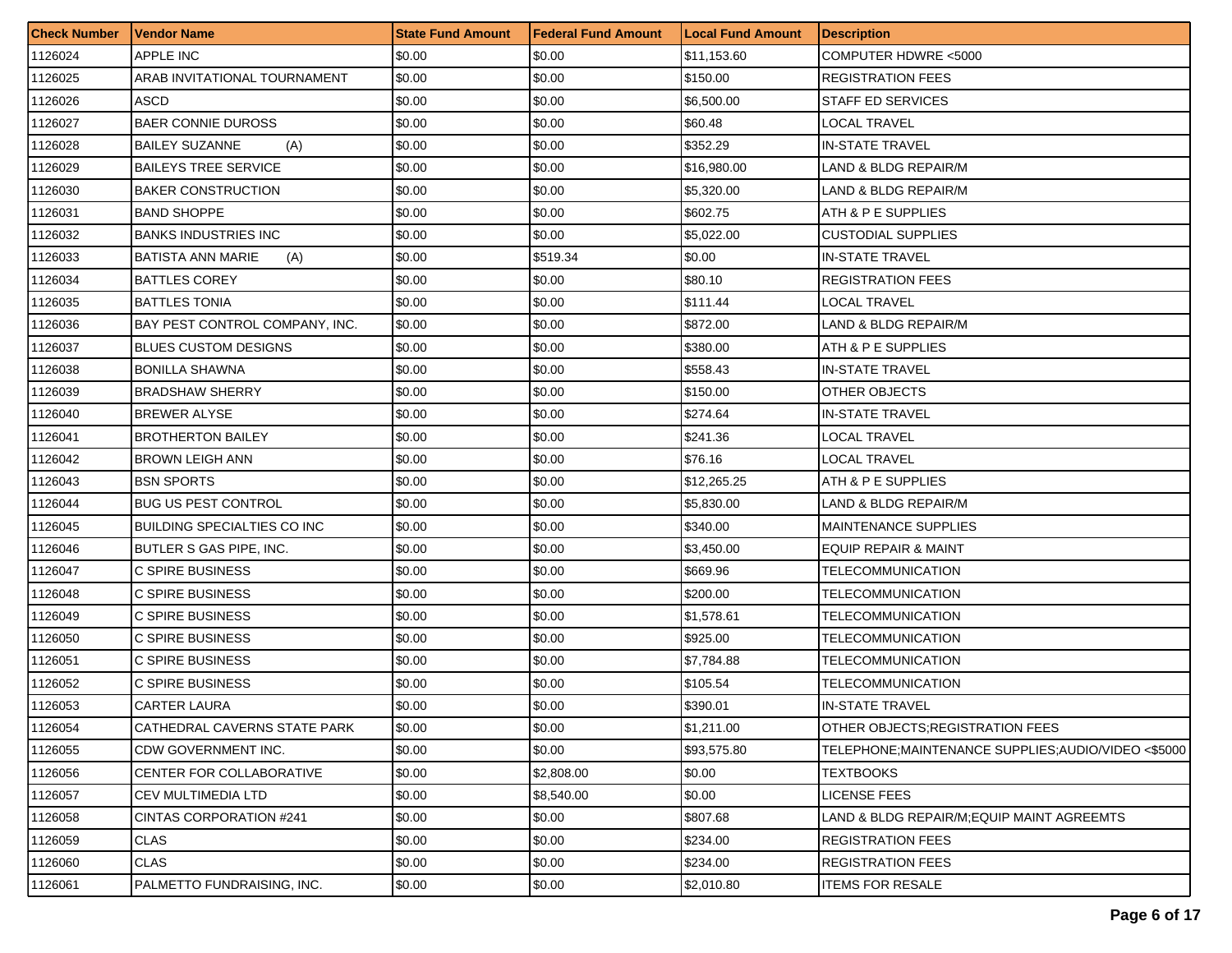| <b>Check Number</b> | <b>Vendor Name</b>                  | <b>State Fund Amount</b> | l Federal Fund Amount | <b>Local Fund Amount</b> | Description                           |
|---------------------|-------------------------------------|--------------------------|-----------------------|--------------------------|---------------------------------------|
| 1126062             | <b>CRANE BOOK SALES</b>             | \$0.00                   | \$0.00                | \$1,973.57               | ITEMS FOR RESALE                      |
| 1126063             | CULLIGAN WATER CONDITIONING         | \$0.00                   | \$0.00                | \$90.00                  | RENTAL-EQUIPMENT                      |
| 1126064             | <b>DARBY CHRISTINA</b>              | \$0.00                   | \$0.00                | \$49.84                  | LOCAL TRAVEL                          |
| 1126065             | DELL MARKETING L P                  | \$13,585.00              | \$0.00                | \$0.00                   | COMPUTER HDWRE <5000                  |
| 1126066             | ONE GROUP LLC                       | \$0.00                   | \$0.00                | \$407.36                 | PURCHASED FOOD                        |
| 1126067             | DRAMATIC PUBLISHING                 | \$0.00                   | \$0.00                | \$160.00                 | STUDENT CLASSRM SUPP                  |
| 1126068             | DUNLAP CONTRACTING INC              | \$0.00                   | \$0.00                | \$14,250.00              | BD IMP <\$50,000:LAND & BLDG REPAIR/M |
| 1126069             | <b>EARLYWORKS</b>                   | \$0.00                   | \$0.00                | \$260.00                 | <b>REGISTRATION FEES</b>              |
| 1126070             | <b>ELKO PHILIP</b>                  | \$0.00                   | \$0.00                | \$15,000.00              | <b>REGISTRATION FEES</b>              |
| 1126071             | SCHOOL SPECIALTY LLC                | \$0.00                   | \$0.00                | \$5,555.65               | OTHER INST SUPPLIES                   |
| 1126072             | <b>FALLON LAURA</b>                 | \$0.00                   | \$0.00                | \$269.36                 | LOCAL TRAVEL                          |
| 1126073             | <b>FALLS MILL</b>                   | \$0.00                   | \$0.00                | \$228.00                 | OTHER OBJECTS                         |
| 1126074             | <b>FENCL ARIANNE</b>                | \$0.00                   | \$0.00                | \$32.59                  | LOCAL TRAVEL                          |
| 1126075             | FERGUSON ENTERPRISES, INC.          | \$0.00                   | \$0.00                | \$1,753.23               | <b>MAINTENANCE SUPPLIES</b>           |
| 1126076             | FILTER PRO                          | \$0.00                   | \$0.00                | \$5,025.60               | <b>EQUIP MAINT AGREEMTS</b>           |
| 1126077             | FIRE PRO, LLC                       | \$0.00                   | \$0.00                | \$375.00                 | EQUIP REPAIR & MAINT                  |
| 1126078             | FLAGHOUSE INC.                      | \$0.00                   | \$0.00                | \$599.99                 | OTHER INST SUPPLIES                   |
| 1126079             | FLEET US, LLC                       | \$0.00                   | \$0.00                | \$96.39                  | ATH & P E SUPPLIES                    |
| 1126080             | <b>FORMAL FASHIONS INC</b>          | \$0.00                   | \$0.00                | \$120.00                 | ATH & P E SUPPLIES                    |
| 1126081             | FULL MOON BBQ HUNTSVILLE            | \$0.00                   | \$0.00                | \$1,300.00               | OTHER INST SUPPLIES                   |
| 1126082             | <b>FULLERTON TAGAN</b>              | \$0.00                   | \$0.00                | \$412.56                 | <b>IN-STATE TRAVEL</b>                |
| 1126083             | GETER JAMYA                         | \$0.00                   | \$0.00                | \$103.74                 | ATH & P E SUPPLIES                    |
| 1126084             | GIFTS IN THINGS, INC.               | \$0.00                   | \$0.00                | \$300.00                 | OTHER OBJECTS                         |
| 1126085             | <b>GOODWIN SHERRI</b>               | \$0.00                   | \$0.00                | \$56.56                  | LOCAL TRAVEL                          |
| 1126086             | <b>GOPHER SPORT</b>                 | \$0.00                   | \$0.00                | \$1,125.10               | STUDENT CLASSRM SUPP                  |
| 1126087             | <b>GRACENOTE MEDIA SERVICES,LLC</b> | \$0.00                   | \$0.00                | \$112.55                 | <b>OTHER TECHNICAL SERV</b>           |
| 1126088             | GRACENOTES LLC                      | \$0.00                   | \$0.00                | \$265.00                 | STUDENT CLASSRM SUPP                  |
| 1126089             | GRAYBAR ELECTRIC CO<br>7300         | \$0.00                   | \$0.00                | \$7,684.61               | <b>MAINTENANCE SUPPLIES</b>           |
| 1126090             | GREAT SMOKY MTS INST TREMONT        | \$0.00                   | \$0.00                | \$16,744.60              | OTHER OBJECTS                         |
| 1126091             | GREAT SOUTHERN RECREATION           | \$0.00                   | \$0.00                | \$3,358.75               | LAND & BLDG REPAIR/M                  |
| 1126092             | <b>GRISSOM HIGH BAND PARENTS</b>    | \$0.00                   | \$0.00                | \$950.00                 | <b>FUND RAISER</b>                    |
| 1126093             | <b>HAMBRICK TARA</b>                | \$0.00                   | \$0.00                | \$112.00                 | LOCAL TRAVEL                          |
| 1126094             | HARBIN ZACKERY                      | \$0.00                   | \$0.00                | \$29.79                  | LOCAL TRAVEL                          |
| 1126095             | HARDEN NICOLE JOHNSON               | \$0.00                   | \$367.05              | \$0.00                   | <b>OUT-OF-STATE TRAVEL</b>            |
| 1126096             | HARDIMAN REMEDIATION SERVICES       | \$0.00                   | \$0.00                | \$17,639.60              | BD IMP <\$50,000;LAND & BLDG REPAIR/M |
| 1126097             | HARPER DIANNA                       | \$0.00                   | \$0.00                | \$27.44                  | LOCAL TRAVEL                          |
| 1126098             | HEALTHY SOLUTIONS LLC               | \$0.00                   | \$0.00                | \$1,030.32               | OTHER FOOD SUPPLIES                   |
| 1126099             | HEDDEN LAWN & GARDEN LLC            | \$0.00                   | \$0.00                | \$3,299.00               | <b>MAINTENANCE SUPPLIES</b>           |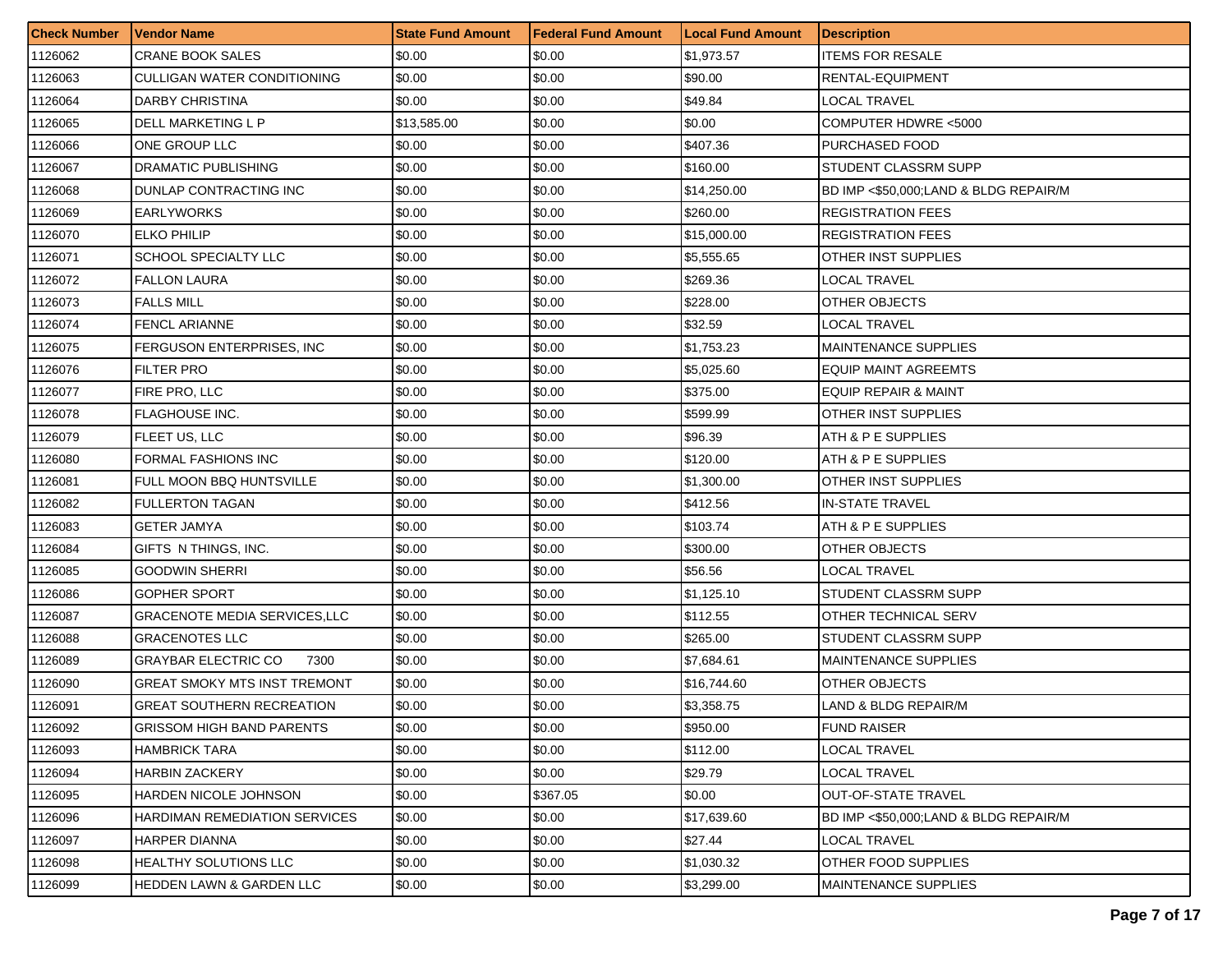| <b>Check Number</b> | <b>Vendor Name</b>                  | <b>State Fund Amount</b> | <b>Federal Fund Amount</b> | <b>Local Fund Amount</b> | <b>Description</b>          |
|---------------------|-------------------------------------|--------------------------|----------------------------|--------------------------|-----------------------------|
| 1126100             | <b>HEYSE JEANNA</b>                 | \$0.00                   | \$0.00                     | \$85.12                  | LOCAL TRAVEL                |
| 1126101             | HUNTSVILLE HARDWARE & BUILDING      | \$0.00                   | \$0.00                     | \$442.19                 | <b>MAINTENANCE SUPPLIES</b> |
| 1126102             | HUNTSVILLE VOLLEYBALL OFFICIAL      | \$0.00                   | \$0.00                     | \$264.00                 | ATHLETIC OFFICIALS          |
| 1126103             | <b>HUSKEY KIM</b>                   | \$0.00                   | \$0.00                     | \$197.12                 | <b>LOCAL TRAVEL</b>         |
| 1126104             | INCARE TECHNOLOGIES INC             | \$0.00                   | \$0.00                     | \$3,100.00               | COMPUTER HDWRE <5000        |
| 1126105             | J W PEPPER & SONS, INC.             | \$0.00                   | \$0.00                     | \$56.25                  | STUDENT CLASSRM SUPP        |
| 1126106             | JEFFERSON, WHITNEY                  | \$0.00                   | \$0.00                     | \$327.04                 | LOCAL TRAVEL                |
| 1126107             | JOHNSON DARRIUS                     | \$0.00                   | \$0.00                     | \$194.88                 | LOCAL TRAVEL                |
| 1126108             | JOHNSON JULIAN                      | \$0.00                   | \$0.00                     | \$25.20                  | LOCAL TRAVEL                |
| 1126109             | JONES PRINCESS                      | \$0.00                   | \$80.42                    | \$0.00                   | LOCAL TRAVEL                |
| 1126110             | KAPLAN EARLY LEARNING CO            | \$0.00                   | \$229.46                   | \$0.00                   | STUDENT CLASSRM SUPP        |
| 1126111             | LADNER KELLIE                       | \$0.00                   | \$0.00                     | \$65.52                  | LOCAL TRAVEL                |
| 1126112             | LAKESHORE LEARNING MATERIALS        | \$0.00                   | \$0.00                     | \$6,508.65               | OTHER INST SUPPLIES         |
| 1126113             | <b>LARGEN IRRIGATION. INC.</b>      | \$0.00                   | \$0.00                     | \$1,573.00               | LAND & BLDG REPAIR/M        |
| 1126114             | <b>LAWSON BOLTON DEARLEATHIA</b>    | \$0.00                   | \$0.00                     | \$67.76                  | LOCAL TRAVEL                |
| 1126115             | LEE S SPORTING GOODS                | \$0.00                   | \$0.00                     | \$4,270.85               | ATH & P E SUPPLIES          |
| 1126116             | <b>LEGO EDUCATION</b>               | \$0.00                   | \$0.00                     | \$4,499.00               | <b>INST EQUIPMENT</b>       |
| 1126117             | LENOVO (UNITED STATES) INC          | \$0.00                   | \$0.00                     | \$8,923.20               | COMPUTER HDWRE <5000        |
| 1126118             | LEXAMI LLC                          | \$0.00                   | \$0.00                     | \$776.00                 | OTHER INST SUPPLIES         |
| 1126119             | LONG PEGGY<br>(A)                   | \$0.00                   | \$0.00                     | \$28.56                  | <b>LOCAL TRAVEL</b>         |
| 1126120             | LOWES HOME CENTERS                  | \$0.00                   | \$0.00                     | \$1,817.64               | <b>MAINTENANCE SUPPLIES</b> |
| 1126121             | <b>LYON FAMILY FARMS</b>            | \$0.00                   | \$0.00                     | \$810.00                 | TRANSP-OTH PROVIDERS        |
| 1126122             | M & H FIRE AND SAFETY               | \$0.00                   | \$0.00                     | \$298.90                 | <b>EQUIP MAINT AGREEMTS</b> |
| 1126123             | MARCOS PIZZA #8040                  | \$0.00                   | \$0.00                     | \$287.00                 | <b>ITEMS FOR RESALE</b>     |
| 1126124             | <b>MATHEMATICS LEAGUE</b>           | \$0.00                   | \$0.00                     | \$99.90                  | STUDENT CLASSRM SUPP        |
| 1126125             | MCKELLERY PATRICIA ANN              | \$0.00                   | \$0.00                     | \$117.04                 | <b>LOCAL TRAVEL</b>         |
| 1126126             | <b>MCMANUS HAILEY</b>               | \$0.00                   | \$0.00                     | \$976.14                 | STUDENT EDUCATIONAL         |
| 1126127             | <b>MCWHORTER ZACHARY</b>            | \$0.00                   | \$153.10                   | \$0.00                   | <b>LOCAL TRAVEL</b>         |
| 1126128             | <b>MERCIECA ALEXANDER</b>           | \$0.00                   | \$0.00                     | \$374.34                 | IN-STATE TRAVEL             |
| 1126129             | MIZE LEIGHANN                       | \$0.00                   | \$0.00                     | \$51.52                  | <b>LOCAL TRAVEL</b>         |
| 1126130             | <b>MOBILE COMMUNICATION AMERICA</b> | \$0.00                   | \$0.00                     | \$3,713.00               | AUDIO/VIDEO <\$5000         |
| 1126131             | MOBILE COMMUNICATION AMERICA        | \$0.00                   | \$0.00                     | \$1,581.63               | <b>EQUIP MAINT AGREEMTS</b> |
| 1126132             | <b>MOBILE MODULAR</b>               | \$0.00                   | \$0.00                     | \$4,054.50               | RENTAL-LAND & BLDG          |
| 1126133             | MOBYMAX LLC                         | \$0.00                   | \$2,239.00                 | \$0.00                   | <b>INST SOFTWARE</b>        |
| 1126134             | NATIONAL CENTER FOR YOUTH           | \$4,614.60               | \$0.00                     | \$0.00                   | <b>STAFF ED SERVICES</b>    |
| 1126135             | <b>INCS PEARSON INC</b>             | \$0.00                   | \$0.00                     | \$15,937.34              | OTHER INST SUPPLIES         |
| 1126136             | NETCENTRIC TECHNOLOGIES INC         | \$560.00                 | \$0.00                     | \$0.00                   | OTHER PROF SERVICES         |
| 1126137             | <b>NOGGINHED TSHIRTS &amp;</b>      | \$0.00                   | \$0.00                     | \$60.00                  | <b>REGISTRATION FEES</b>    |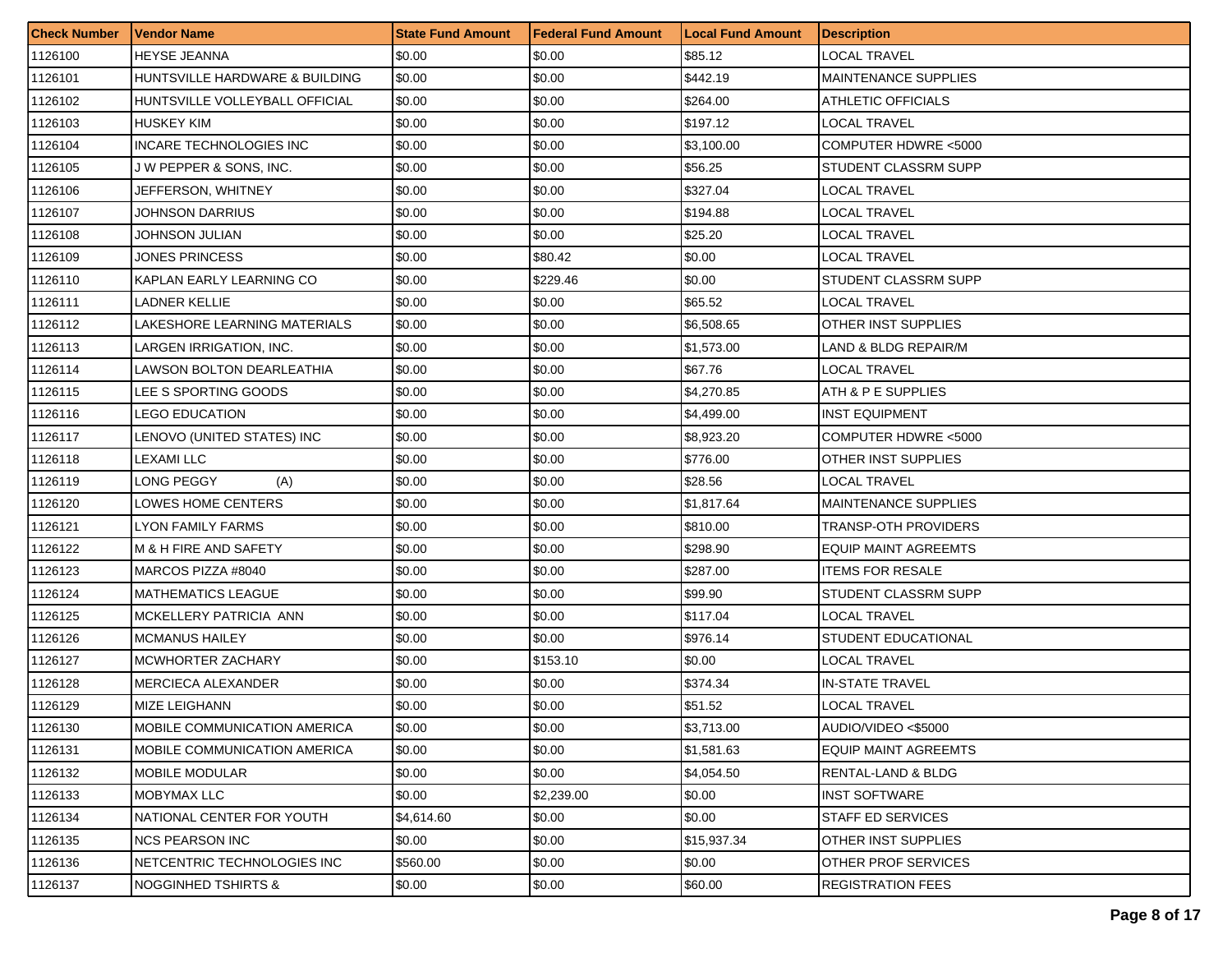| <b>Check Number</b> | <b>Vendor Name</b>            | <b>State Fund Amount</b> | <b>Federal Fund Amount</b> | <b>Local Fund Amount</b> | <b>Description</b>                        |
|---------------------|-------------------------------|--------------------------|----------------------------|--------------------------|-------------------------------------------|
| 1126138             | <b>NOLA VAN PEURSEM</b>       | \$11,860.10              | \$0.00                     | \$0.00                   | <b>BUILDING IMPROVEMENT</b>               |
| 1126139             | <b>NOLA VAN PEURSEM</b>       | \$11,860.11              | \$0.00                     | \$0.00                   | <b>BUILDING IMPROVEMENT</b>               |
| 1126140             | <b>NOLA VAN PEURSEM</b>       | \$35,571.48              | \$0.00                     | \$0.00                   | <b>BUILDING IMPROVEMENT</b>               |
| 1126141             | NORTH ALABAMA FOOTBALL ASSOC. | \$0.00                   | \$0.00                     | \$192.00                 | <b>ATHLETIC OFFICIALS</b>                 |
| 1126142             | NORTH ALABAMA GLASS CO INC    | \$0.00                   | \$0.00                     | \$17,457.05              | BD IMP <\$50,000;LAND & BLDG REPAIR/M     |
| 1126143             | NORWOOD CARLA                 | \$0.00                   | \$0.00                     | \$15.12                  | LOCAL TRAVEL                              |
| 1126144             | OFF THE WALL                  | \$0.00                   | \$0.00                     | \$870.50                 | OTHER OBJECTS                             |
| 1126145             | OSBORN CONCRETE CUTTING       | \$0.00                   | \$0.00                     | \$350.00                 | EQUIP REPAIR & MAINT                      |
| 1126146             | PARKER ANTIONETTE             | \$0.00                   | \$0.00                     | \$110.32                 | <b>LOCAL TRAVEL</b>                       |
| 1126147             | PEASANT T-SHIRT SHOPPE        | \$0.00                   | \$0.00                     | \$386.50                 | ATH & P E SUPPLIES                        |
| 1126148             | PERMA BOUND                   | \$0.00                   | \$0.00                     | \$261.13                 | STUDENT CLASSRM SUPP                      |
| 1126149             | <b>PICKENS TYRA</b>           | \$0.00                   | \$0.00                     | \$43.68                  | LOCAL TRAVEL                              |
| 1126150             | PILOTTE AMANDA                | \$0.00                   | \$84.34                    | \$0.00                   | LOCAL TRAVEL                              |
| 1126151             | <b>REALLY GOOD STUFF</b>      | \$0.00                   | \$0.00                     | \$1,696.83               | OTHER INST SUPPLIES                       |
| 1126152             | RENAISSANCE LEARNING INC      | \$0.00                   | \$750.00                   | \$0.00                   | <b>INST SOFTWARE</b>                      |
| 1126153             | REV.COM, INC.                 | \$0.00                   | \$0.00                     | \$187.50                 | OTHER TECHNICAL SERV                      |
| 1126154             | <b>RICH SARAH SKELTON</b>     | \$0.00                   | \$0.00                     | \$125.44                 | LOCAL TRAVEL                              |
| 1126155             | ROCKY TOP TOURS               | \$0.00                   | \$0.00                     | \$4.250.00               | TRANSP-OTH PROVIDERS                      |
| 1126156             | RODGERS CINDY                 | \$0.00                   | \$0.00                     | \$360.92                 | <b>IN-STATE TRAVEL</b>                    |
| 1126157             | SAM S CLUB DIRECT             | \$0.00                   | \$0.00                     | \$829.70                 | <b>ITEMS FOR RESALE</b>                   |
| 1126158             | SCHOLASTIC BOOK FAIRS         | \$0.00                   | \$0.00                     | \$4,949.76               | <b>ITEMS FOR RESALE</b>                   |
| 1126159             | <b>SCHOLASTIC</b>             | \$0.00                   | \$0.00                     | \$2,692.47               | <b>ITEMS FOR RESALE</b>                   |
| 1126160             | <b>SCRUGGS LLC</b>            | \$0.00                   | \$0.00                     | \$1,470.00               | LAND & BLDG REPAIR/M                      |
| 1126161             | <b>SHATTUCK INC</b>           | \$0.00                   | \$0.00                     | \$4,275.00               | LAND & BLDG REPAIR/M                      |
| 1126162             | SHERWIN WILLIAMS              | \$0.00                   | \$0.00                     | \$379.93                 | LAND & BLDG REPAIR/M                      |
| 1126163             | <b>SLAY GIRLS DESIGNS LLC</b> | \$0.00                   | \$0.00                     | \$250.00                 | PRINTING AND BINDING                      |
| 1126164             | SMITH JULIE                   | \$0.00                   | \$0.00                     | \$61.04                  | LOCAL TRAVEL                              |
| 1126165             | <b>SOLIANT HEALTH</b>         | \$0.00                   | \$2,400.00                 | \$55,424.79              | OTHER PROF SERVICES                       |
| 1126166             | SOUTHEASTERN MUSICAL SERVICES | \$0.00                   | \$0.00                     | \$80.00                  | <b>EQUIP REPAIR &amp; MAINT</b>           |
| 1126168             | STAPLES ADVANTAGE             | \$0.00                   | \$0.00                     | \$621.90                 | STUDENT CLASSRM SUPP: OTHER INST SUPPLIES |
| 1126169             | STEPHEN WARD & ASSOCIATES INC | \$0.00                   | \$0.00                     | \$60,822.28              | BD IMP <\$50,000                          |
| 1126170             | <b>STEWART KYNAE</b>          | \$0.00                   | \$0.00                     | \$269.92                 | LOCAL TRAVEL                              |
| 1126171             | <b>STRICKLAND COMPANIES</b>   | \$0.00                   | \$5,238.34                 | \$7,983.38               | <b>CUSTODIAL SUPPLIES</b>                 |
| 1126172             | STRICKLAND PAPER CO           | \$0.00                   | \$0.00                     | \$139.75                 | <b>OFFICE SUPPLIES</b>                    |
| 1126173             | SUPER DUPER PUBLICATIONS      | \$0.00                   | \$0.00                     | \$626.45                 | OTHER INST SUPPLIES                       |
| 1126174             | HOME DEPOT PRO                | \$0.00                   | \$5,023.20                 | \$0.00                   | <b>CUSTODIAL SUPPLIES</b>                 |
| 1126175             | SUTHERLAND ERIN               | \$0.00                   | \$0.00                     | \$409.64                 | IN-STATE TRAVEL                           |
| 1126176             | TATE JENNIFER DIANE           | \$0.00                   | \$0.00                     | \$122.08                 | LOCAL TRAVEL                              |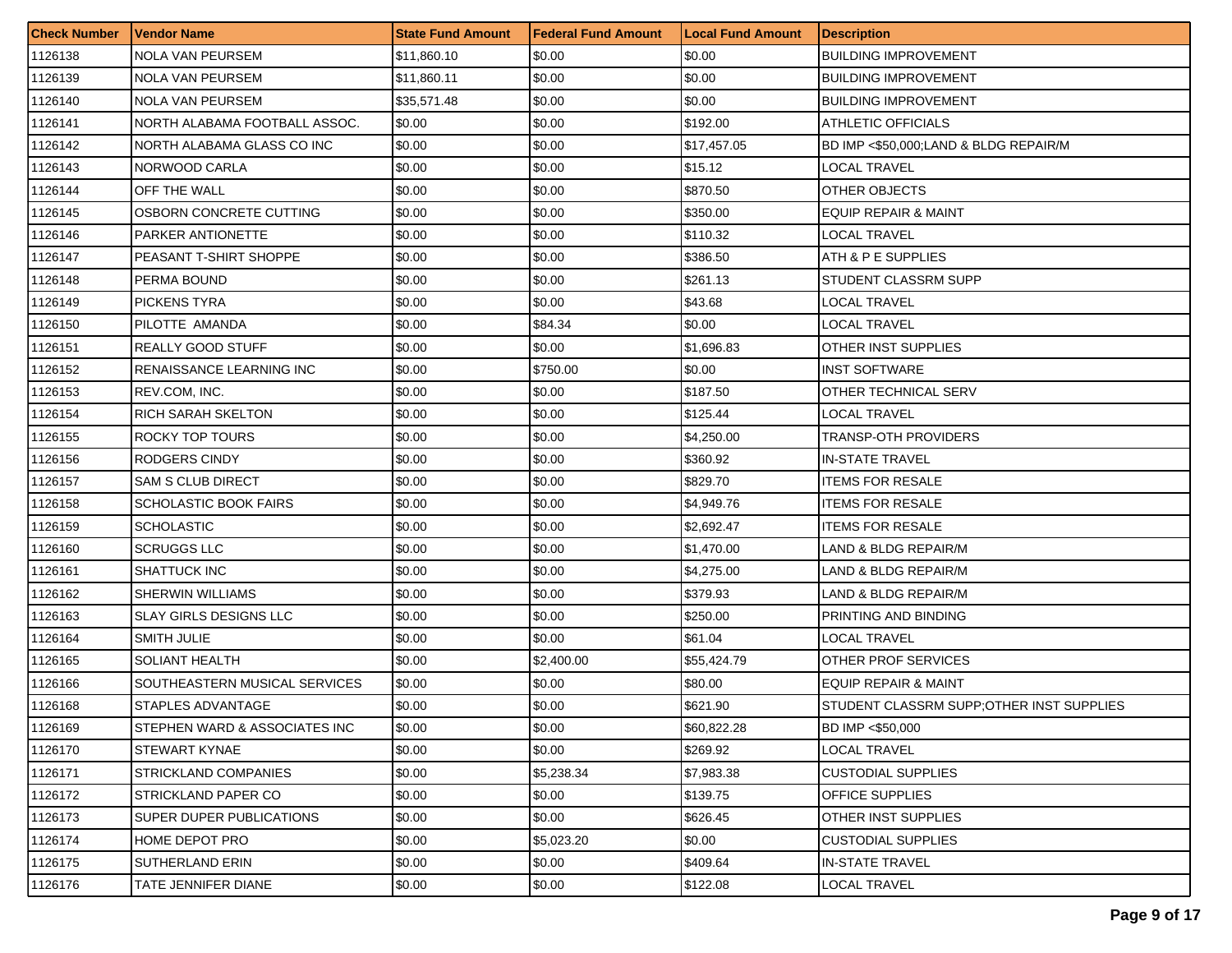| <b>Check Number</b> | l Vendor Name                  | <b>State Fund Amount</b> | Federal Fund Amount | <b>Local Fund Amount</b> | <b>Description</b>                                                                  |
|---------------------|--------------------------------|--------------------------|---------------------|--------------------------|-------------------------------------------------------------------------------------|
| 1126177             | TENNESSEE CAPTIONING LLC       | \$0.00                   | \$1,093.75          | \$0.00                   | <b>INST SOFTWARE</b>                                                                |
| 1126178             | THERAPY SHOPPE INC             | \$0.00                   | \$0.00              | \$2,624.97               | OTHER INST SUPPLIES                                                                 |
| 1126179             | THIS SIDE UP MOVING INC        | \$0.00                   | \$0.00              | \$3,200.00               | OTHER PROPERTY SERV                                                                 |
| 1126180             | THRIVE OUTDOOR, INC.           | \$0.00                   | \$0.00              | \$80.728.00              | LAND & BLDG REPAIR/M                                                                |
| 1126181             | THRIVEWAY, LLC                 | \$0.00                   | \$0.00              | \$375.68                 | OTHER OBJECTS                                                                       |
| 1126182             | TINTORI CELINA V.              | \$0.00                   | \$0.00              | \$62.38                  | <b>LOCAL TRAVEL</b>                                                                 |
| 1126183             | TK ELEVATOR CORPORATION        | \$0.00                   | \$0.00              | \$4,600.03               | <b>EQUIP MAINT AGREEMTS</b>                                                         |
| 1126184             | TRANE COMPANY                  | \$0.00                   | \$0.00              | \$26,704.99              | OTHER EQUIPMENT; MAINTENANCE SUPPLIES; EQUIP<br>REPAIR & MAINT;MACH-COMPLEX SYSTEMS |
| 1126185             | TS RACING INC                  | \$0.00                   | \$0.00              | \$170.84                 | <b>INST EQUIPMENT</b>                                                               |
| 1126186             | UAH-STUDENT FINANCIAL SERVICES | \$0.00                   | \$0.00              | \$292,838.00             | PUBLIC COLLEGES                                                                     |
| 1126187             | ULINE INC                      | \$0.00                   | \$0.00              | \$827.00                 | OTHER EQUIPMENT                                                                     |
| 1126188             | VARSITY SPIRIT FASHIONS        | \$0.00                   | \$0.00              | \$2,521.45               | ATH & P E SUPPLIES                                                                  |
| 1126189             | VARSITY SPIRIT CORPORATION     | \$0.00                   | \$0.00              | \$770.30                 | ATH & P E SUPPLIES; OTHER INST SUPPLIES                                             |
| 1126190             | <b>VERIZON WIRELESS</b>        | \$288,464.91             | \$0.00              | \$0.00                   | COMPUTER HDWRE <5000                                                                |
| 1126191             | <b>VERIZON WIRELESS</b>        | \$0.00                   | \$0.00              | \$12,786.45              | TELECOMMUNICATION                                                                   |
| 1126192             | <b>WADE CAROLYN</b>            | \$0.00                   | \$139.55            | \$0.00                   | <b>LOCAL TRAVEL</b>                                                                 |
| 1126193             | WALKER ANITA GAIL              | \$0.00                   | \$0.00              | \$200.16                 | OTHER OBJECTS                                                                       |
| 1126194             | <b>WATSON GLENN</b><br>(A)     | \$0.00                   | \$0.00              | \$356.38                 | <b>IN-STATE TRAVEL</b>                                                              |
| 1126195             | WINNING EDGE SPORTING GOODS    | \$0.00                   | \$0.00              | \$5,526.87               | ATH & P E SUPPLIES                                                                  |
| 1126197             | WITTICHEN SUPPLY COMPANY       | \$0.00                   | \$0.00              | \$655.41                 | MAINTENANCE SUPPLIES                                                                |
| 1126198             | WREN LAURA                     | \$0.00                   | \$0.00              | \$218.40                 | LOCAL TRAVEL                                                                        |
| 1126199             | <b>WRIGHT LEANETTA</b>         | \$0.00                   | \$0.00              | \$428.83                 | <b>OUT-OF-STATE TRAVEL</b>                                                          |
| 1126200             | <b>WYKE KAREN</b>              | \$0.00                   | \$0.00              | \$69.44                  | LOCAL TRAVEL                                                                        |
| 1126201             | XEROX BUSINESS SOLUTIONS       | \$0.00                   | \$0.00              | \$424.18                 | RENTAL-EQUIPMENT                                                                    |
| 1126202             | XEROX BUSINESS SOLUTIONS       | \$0.00                   | \$0.00              | \$235.80                 | RENTAL-EQUIPMENT                                                                    |
| 1126203             | XEROX CORPORATION              | \$0.00                   | \$519.63            | \$20,761.68              | RENTAL-EQUIPMENT                                                                    |
| 1126204             | YOUNG CRANE SERVICE            | \$0.00                   | \$0.00              | \$580.00                 | RENTAL-EQUIPMENT                                                                    |
| 1126205             | RIDDELL / ALL AMERICAN SPORTS  | \$0.00                   | \$0.00              | \$2,714.64               | ATH & P E SUPPLIES                                                                  |
| 1126206             | AMAZON                         | \$0.00                   | \$0.00              | \$739.19                 | OTH NONINST SUPPLIES                                                                |
| 1126207             | <b>BARBOUR MARSHA</b>          | \$0.00                   | \$0.00              | \$44.90                  | OTHER INST SUPPLIES                                                                 |
| 1126208             | <b>BLICK ART MATERIALS</b>     | \$0.00                   | \$0.00              | \$129.01                 | STUDENT CLASSRM SUPP                                                                |
| 1126209             | <b>BSN SPORTS</b>              | \$0.00                   | \$0.00              | \$10,155.37              | LAND & BLDG REPAIR/M                                                                |
| 1126210             | <b>CHANGE CASH</b>             | \$0.00                   | \$0.00              | \$150.00                 | OTHER OBJECTS                                                                       |
| 1126211             | ONE GROUP LLC                  | \$0.00                   | \$0.00              | \$112.99                 | FOOD SERVICES                                                                       |
| 1126212             | <b>EASTBAY</b>                 | \$0.00                   | \$0.00              | \$375.37                 | ATH & P E SUPPLIES                                                                  |
| 1126213             | <b>FLINN SCIENTIFIC INC</b>    | \$0.00                   | \$0.00              | \$53.10                  | STUDENT CLASSRM SUPP                                                                |
| 1126214             | <b>GRAPHIC EDGE INC</b>        | \$0.00                   | \$0.00              | \$75.96                  | ATH & P E SUPPLIES                                                                  |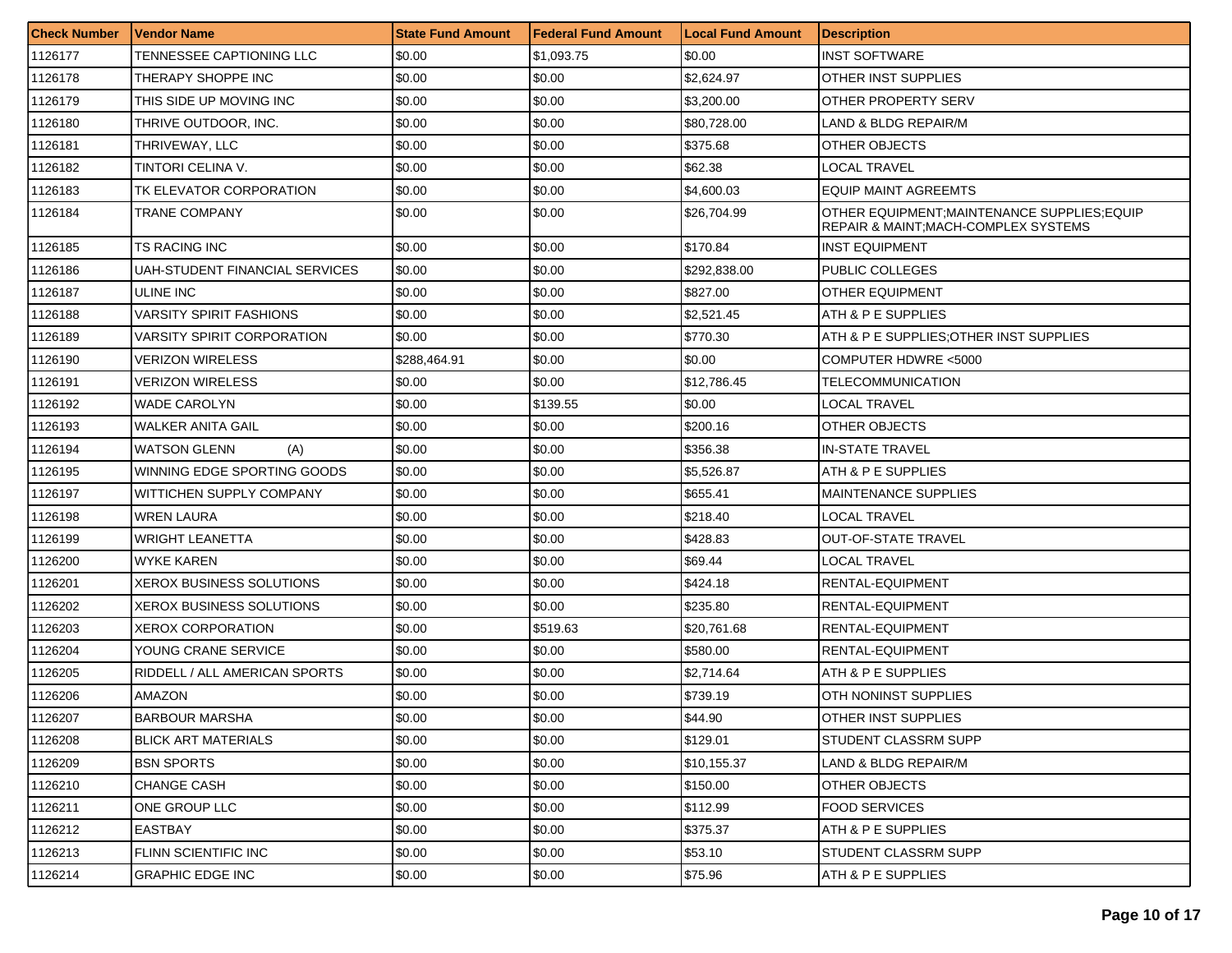| <b>Check Number</b> | <b>Vendor Name</b>              | <b>State Fund Amount</b> | <b>Federal Fund Amount</b> | <b>Local Fund Amount</b> | <b>Description</b>                                                                                                                                                                                                                                                                                                                                                                                                                                                                                                                                                                                                                                                                |
|---------------------|---------------------------------|--------------------------|----------------------------|--------------------------|-----------------------------------------------------------------------------------------------------------------------------------------------------------------------------------------------------------------------------------------------------------------------------------------------------------------------------------------------------------------------------------------------------------------------------------------------------------------------------------------------------------------------------------------------------------------------------------------------------------------------------------------------------------------------------------|
| 1126215             | GREEN COVE LAWN CARE            | \$0.00                   | \$0.00                     | \$2,772.50               | <b>LAND &amp; BLDG REPAIR/M</b>                                                                                                                                                                                                                                                                                                                                                                                                                                                                                                                                                                                                                                                   |
| 1126216             | <b>HOOVER HIGH SCHOOL</b>       | \$0.00                   | \$0.00                     | \$30.00                  | <b>REGISTRATION FEES</b>                                                                                                                                                                                                                                                                                                                                                                                                                                                                                                                                                                                                                                                          |
| 1126217             | HUNTSVILLE SHRED SERVICE        | \$0.00                   | \$0.00                     | \$25.00                  | <b>OTH NONINST SUPPLIES</b>                                                                                                                                                                                                                                                                                                                                                                                                                                                                                                                                                                                                                                                       |
| 1126218             | LEWIS ROBERT ALLEN III          | \$0.00                   | \$0.00                     | \$450.00                 | <b>OTHER PROF SERVICES</b>                                                                                                                                                                                                                                                                                                                                                                                                                                                                                                                                                                                                                                                        |
| 1126219             | <b>NABOA</b>                    | \$0.00                   | \$0.00                     | \$130.00                 | <b>ATHLETIC OFFICIALS</b>                                                                                                                                                                                                                                                                                                                                                                                                                                                                                                                                                                                                                                                         |
| 1126220             | SWOPES HAROLD JR.               | \$0.00                   | \$0.00                     | \$120.00                 | <b>OTHER PROF SERVICES</b>                                                                                                                                                                                                                                                                                                                                                                                                                                                                                                                                                                                                                                                        |
| 1126221             | TAYLOR KRISTIN                  | \$0.00                   | \$0.00                     | \$120.00                 | <b>OTHER PROF SERVICES</b>                                                                                                                                                                                                                                                                                                                                                                                                                                                                                                                                                                                                                                                        |
| 1126222             | <b>VARSITY SPIRIT FASHIONS</b>  | \$0.00                   | \$0.00                     | \$1,578.00               | ATH & P E SUPPLIES                                                                                                                                                                                                                                                                                                                                                                                                                                                                                                                                                                                                                                                                |
| 1126223             | VICKERS LANDSCAPES, INC.        | \$0.00                   | \$0.00                     | \$2,100.00               | LAND & BLDG REPAIR/M                                                                                                                                                                                                                                                                                                                                                                                                                                                                                                                                                                                                                                                              |
| 1126224             | WARRIORSPORT WEAR INC           | \$0.00                   | \$0.00                     | \$1,147.50               | ATH & P E SUPPLIES                                                                                                                                                                                                                                                                                                                                                                                                                                                                                                                                                                                                                                                                |
| 1126225             | PNC BANK COMMERICAL CARD        | \$0.00                   | \$0.00                     | \$2,282.63               | STUDENT CLASSRM SUPP: ACCOUNTS RECEIVABLE                                                                                                                                                                                                                                                                                                                                                                                                                                                                                                                                                                                                                                         |
| 1126226             | PNC BANK COMMERICAL CARD        | \$0.00                   | \$38,043.72                | \$60,407.24              | OUT-OF-STATE TRAVEL;FOOD PROCESSING<br>SUPP, REGISTRATION FEES; OTH NONINST<br>SUPPLIES; MAINTENANCE SUPPLIES; IN-STATE<br>TRAVEL:STUDENT CLASSRM SUPP:OTHER PROF ED<br>SERVIC; OTHER FOOD SUPPLIES; ADVERTISING; OFFICE<br>SUPPLIES: OTH TRAVEL AND TRNG ITEMS FOR RESALE INST<br>SOFTWARE;LAND & BLDG REPAIR/M;FOOD<br>SERVICES; OTHER OBJECTS; TRANSP-OTH<br>PROVIDERS;POSTAGE;INSURANCE SERVICES;OTHER INST<br>SUPPLIES; ACCOUNTS RECEIVABLE; ASSOCIATION<br>DUES; OTHER TECHNICAL SERV; ATH & P E SUPPLIES; OTH<br>BOOKS/PERIODICAL;FURN & FIXTURES<5000;OTHER<br><b>PURCHASED</b><br>SERV:TELECOMMUNICATION:MEDICAL/HEALTH<br>SERVI:OTHER DUES AND FEES:OTHER PROF SERVICES |
| 1126227             | AMAZON                          | \$0.00                   | \$4,832.30                 | \$0.00                   | <b>OFFICE SUPPLIES</b>                                                                                                                                                                                                                                                                                                                                                                                                                                                                                                                                                                                                                                                            |
| 1126228             | <b>BIMBO BAKERIES USA, INC.</b> | \$0.00                   | \$12,521.08                | \$0.00                   | <b>PURCHASED FOOD</b>                                                                                                                                                                                                                                                                                                                                                                                                                                                                                                                                                                                                                                                             |
| 1126229             | CDW GOVERNMENT INC.             | \$0.00                   | \$133.58                   | \$0.00                   | COMPUTER HDWRE <5000                                                                                                                                                                                                                                                                                                                                                                                                                                                                                                                                                                                                                                                              |
| 1126230             | CINTAS CORPORATION #241         | \$0.00                   | \$5,363.20                 | \$0.00                   | <b>FOOD SERV SUPPLIES</b>                                                                                                                                                                                                                                                                                                                                                                                                                                                                                                                                                                                                                                                         |
| 1126231             | DEAN DAIRY CORPORATE LLC        | \$0.00                   | \$70,258.28                | \$0.00                   | <b>PURCHASED FOOD</b>                                                                                                                                                                                                                                                                                                                                                                                                                                                                                                                                                                                                                                                             |
| 1126232             | FERGUSON ENTERPRISES, INC.      | \$0.00                   | \$612.73                   | \$0.00                   | <b>MAINTENANCE SUPPLIES</b>                                                                                                                                                                                                                                                                                                                                                                                                                                                                                                                                                                                                                                                       |
| 1126233             | FORESTWOOD FARM, INC.           | \$0.00                   | \$6,242.05                 | \$0.00                   | <b>PURCHASED FOOD</b>                                                                                                                                                                                                                                                                                                                                                                                                                                                                                                                                                                                                                                                             |
| 1126234             | LOG RIGHT LLC                   | \$0.00                   | \$18,204.90                | \$0.00                   | <b>FOOD SERVICES</b>                                                                                                                                                                                                                                                                                                                                                                                                                                                                                                                                                                                                                                                              |
| 1126235             | SPUR EMPLOYMENT INC             | \$0.00                   | \$35.910.37                | \$0.00                   | <b>OTHER PROF SERVICES</b>                                                                                                                                                                                                                                                                                                                                                                                                                                                                                                                                                                                                                                                        |
| 1126236             | THIS SIDE UP MOVING INC         | \$0.00                   | \$2,214.00                 | \$0.00                   | <b>FOOD SERVICES</b>                                                                                                                                                                                                                                                                                                                                                                                                                                                                                                                                                                                                                                                              |
| 1126237             | WITTICHEN SUPPLY COMPANY        | \$0.00                   | \$87.96                    | \$0.00                   | <b>MAINTENANCE SUPPLIES</b>                                                                                                                                                                                                                                                                                                                                                                                                                                                                                                                                                                                                                                                       |
| 1126238             | WOOD FRUITTICHER GROCERY CO     | \$0.00                   | \$329,922.00               | \$0.00                   | PURCHASED FOOD: FOOD PROCESSING SUPP: FOOD SERV<br><b>SUPPLIES</b>                                                                                                                                                                                                                                                                                                                                                                                                                                                                                                                                                                                                                |
| 1126239             | A Z OFFICE RESOURCE INC.        | \$0.00                   | \$3,374.99                 | \$2,906.79               | STUDENT CLASSRM SUPP;COMPUTER HDWRE <5000;OTH<br>NONINST SUPPLIES;OFFICE SUPPLIES;OTHER INST<br><b>SUPPLIES</b>                                                                                                                                                                                                                                                                                                                                                                                                                                                                                                                                                                   |
| 1126240             | ABRAM ANGELEAR                  | \$0.00                   | \$0.00                     | \$63.28                  | TRANSP-OTH PROVIDERS                                                                                                                                                                                                                                                                                                                                                                                                                                                                                                                                                                                                                                                              |
| 1126241             | ADVANCE AUTO PARTS              | \$0.00                   | \$0.00                     | \$178.26                 | <b>VEHICLE PARTS</b>                                                                                                                                                                                                                                                                                                                                                                                                                                                                                                                                                                                                                                                              |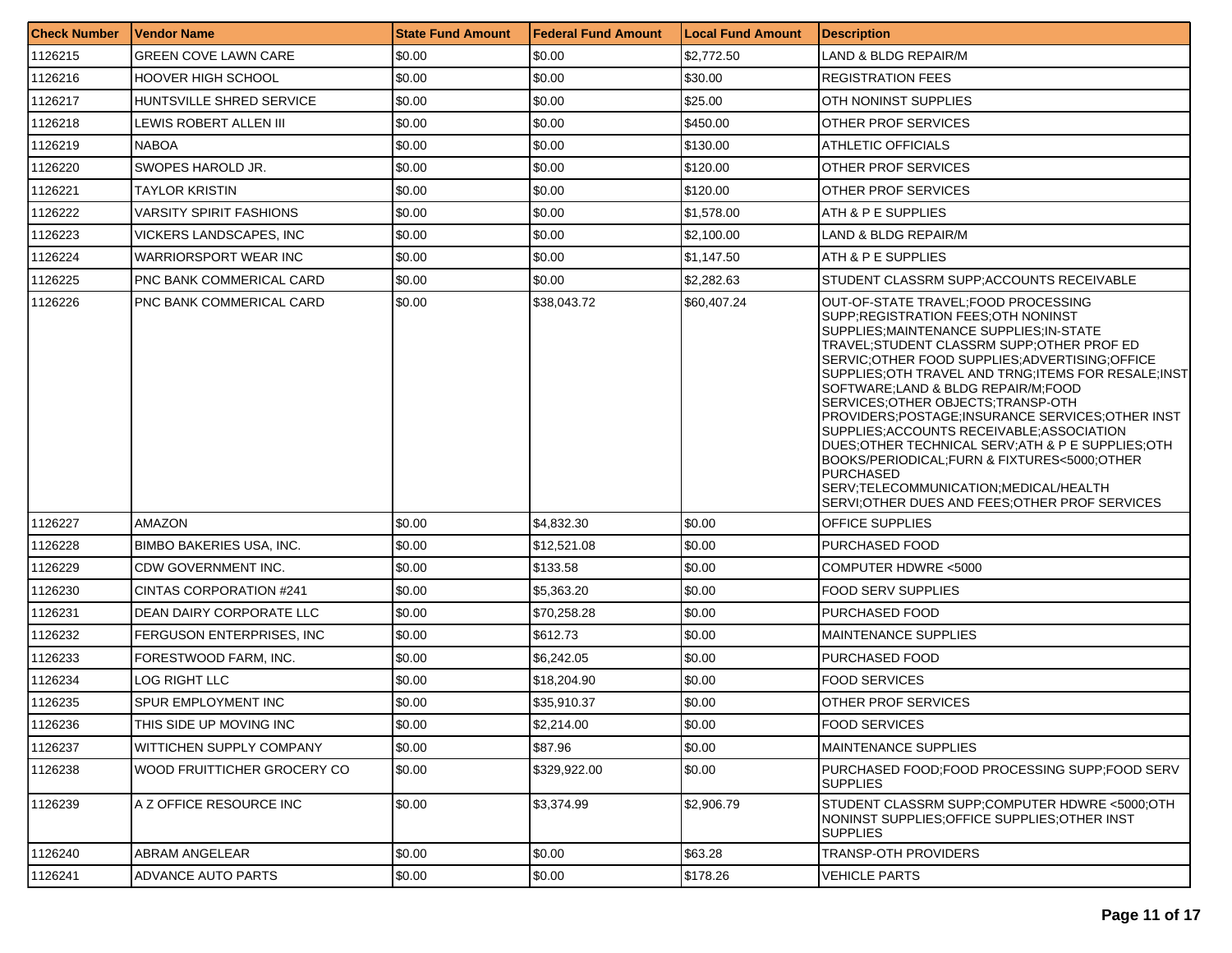| <b>Check Number</b> | <b>Vendor Name</b>                | <b>State Fund Amount</b> | <b>Federal Fund Amount</b> | <b>Local Fund Amount</b> | <b>Description</b>                                                                                                            |
|---------------------|-----------------------------------|--------------------------|----------------------------|--------------------------|-------------------------------------------------------------------------------------------------------------------------------|
| 1126242             | AHSADCA                           | \$0.00                   | \$0.00                     | \$120.00                 | ATH & P E SUPPLIES                                                                                                            |
| 1126243             | L&W SUPPLY CORPORATION            | \$0.00                   | \$0.00                     | \$1,177.60               | <b>MAINTENANCE SUPPLIES</b>                                                                                                   |
| 1126244             | AMTESOL c/o JOSEPHINE PRADO       | \$0.00                   | \$0.00                     | \$140.00                 | <b>OUT-OF-STATE TRAVEL</b>                                                                                                    |
| 1126245             | ALBERT S FLOWERS INC              | \$0.00                   | \$0.00                     | \$303.50                 | OTHER FOOD SUPPLIES:OTH NONINST SUPPLIES                                                                                      |
| 1126246             | ALLIED DIGITAL PRINTING           | \$0.00                   | \$0.00                     | \$10,609.28              | <b>ITEMS FOR RESALE</b>                                                                                                       |
| 1126247             | AMAZON                            | \$0.00                   | \$0.00                     | \$1,121.84               | OTH NONINST SUPPLIES: OTHER FOOD SUPPLIES: ITEMS<br>FOR RESALE; OFFICE SUPPLIES; STUDENT CLASSRM<br>SUPP: OTHER INST SUPPLIES |
| 1126248             | <b>AMBUTECH</b>                   | \$0.00                   | \$0.00                     | \$43.38                  | OTHER INST SUPPLIES                                                                                                           |
| 1126249             | AMERICAN PAPER & TWINE            | \$0.00                   | \$0.00                     | \$530.56                 | CUSTODIAL SUPPLIES                                                                                                            |
| 1126250             | APPAREL LAB LLC                   | \$0.00                   | \$0.00                     | \$331.00                 | ATH & P E SUPPLIES                                                                                                            |
| 1126251             | ASCD                              | \$0.00                   | \$0.00                     | \$178.00                 | OTH NONINST SUPPLIES                                                                                                          |
| 1126252             | AT&T MOBILITY                     | \$0.00                   | \$0.00                     | \$79.98                  | TELEPHONE                                                                                                                     |
| 1126253             | AUBURN HIGH SCHOOL                | \$0.00                   | \$0.00                     | \$250.00                 | <b>REGISTRATION FEES</b>                                                                                                      |
| 1126254             | <b>BADD NEWZ BBQ</b>              | \$0.00                   | \$0.00                     | \$270.00                 | <b>FOOD SERVICES</b>                                                                                                          |
| 1126255             | <b>BANKS SIERRA</b>               | \$0.00                   | \$0.00                     | \$88.12                  | <b>STUDENT CLASSRM SUPP</b>                                                                                                   |
| 1126256             | <b>BATTERIES PLUS</b>             | \$0.00                   | \$0.00                     | \$1,456.80               | MAINTENANCE SUPPLIES                                                                                                          |
| 1126257             | BAY PEST CONTROL COMPANY, INC.    | \$0.00                   | \$0.00                     | \$2,180.00               | LAND & BLDG REPAIR/M                                                                                                          |
| 1126258             | <b>XEROX BUSINESS SOLUTIONS</b>   | \$0.00                   | \$0.00                     | \$745.73                 | RENTAL-EQUIPMENT                                                                                                              |
| 1126259             | REPUBLIC SERVICES                 | \$0.00                   | \$0.00                     | \$1,976.26               | GARBAGE AND WASTE                                                                                                             |
| 1126260             | <b>BILINGUAL DICTIONARIES INC</b> | \$0.00                   | \$2,814.35                 | \$0.00                   | <b>INST SOFTWARE</b>                                                                                                          |
| 1126261             | <b>HUFFMAN HIGH SCHOOL</b>        | \$0.00                   | \$0.00                     | \$200.00                 | ATH & P E SUPPLIES                                                                                                            |
| 1126262             | <b>BLACK EMILY</b>                | \$0.00                   | \$0.00                     | \$56.56                  | LOCAL TRAVEL                                                                                                                  |
| 1126263             | <b>BLICK ART MATERIALS</b>        | \$197.78                 | \$0.00                     | \$1,421.78               | STUDENT CLASSRM SUPP                                                                                                          |
| 1126264             | <b>BLICK ART MATERIALS</b>        | \$0.00                   | \$0.00                     | \$2,042.04               | STUDENT CLASSRM SUPP                                                                                                          |
| 1126265             | <b>BLOOM INC.</b>                 | \$0.00                   | \$0.00                     | \$678.08                 | ATH & P E SUPPLIES                                                                                                            |
| 1126266             | <b>BROWN APRIL</b>                | \$0.00                   | \$0.00                     | \$85.00                  | ATH & P E SUPPLIES                                                                                                            |
| 1126268             | <b>BROWN MICAHEL</b>              | \$0.00                   | \$0.00                     | \$150.00                 | ATH & P E SUPPLIES                                                                                                            |
| 1126269             | <b>BSN SPORTS</b>                 | \$0.00                   | \$0.00                     | \$6,031.43               | ATH & P E SUPPLIES: OTHER OBJECTS: OTHER INST<br><b>SUPPLIES</b>                                                              |
| 1126270             | <b>BURRITT ON THE MOUNTAIN</b>    | \$0.00                   | \$0.00                     | \$573.00                 | OTHER OBJECTS                                                                                                                 |
| 1126271             | <b>BURRUSS LINDA</b>              | \$0.00                   | \$0.00                     | \$528.85                 | OTHER INST SUPPLIES                                                                                                           |
| 1126272             | BUTLER S GAS PIPE, INC.           | \$0.00                   | \$0.00                     | \$6,450.00               | EX LAND IMP <\$50,000                                                                                                         |
| 1126273             | <b>CAMP RACHEL</b>                | \$0.00                   | \$0.00                     | \$79.52                  | LOCAL TRAVEL                                                                                                                  |
| 1126274             | CDW GOVERNMENT INC.               | \$0.00                   | \$0.00                     | \$241.80                 | <b>MAINTENANCE SUPPLIES</b>                                                                                                   |
| 1126275             | CENTER FOR COLLABORATIVE          | \$0.00                   | \$1,600.00                 | \$0.00                   | STAFF ED SERVICES                                                                                                             |
| 1126276             | <b>CERTIFIED LOCK &amp; KEY</b>   | \$0.00                   | \$0.00                     | \$2,222.50               | LAND & BLDG REPAIR/M                                                                                                          |
| 1126277             | <b>NCS PEARSON INC</b>            | \$0.00                   | \$1,250.00                 | \$0.00                   | <b>LICENSE FEES</b>                                                                                                           |
| 1126278             | <b>CHAPPELL JADE</b>              | \$0.00                   | \$106.90                   | \$0.00                   | LOCAL TRAVEL; IN-STATE TRAVEL                                                                                                 |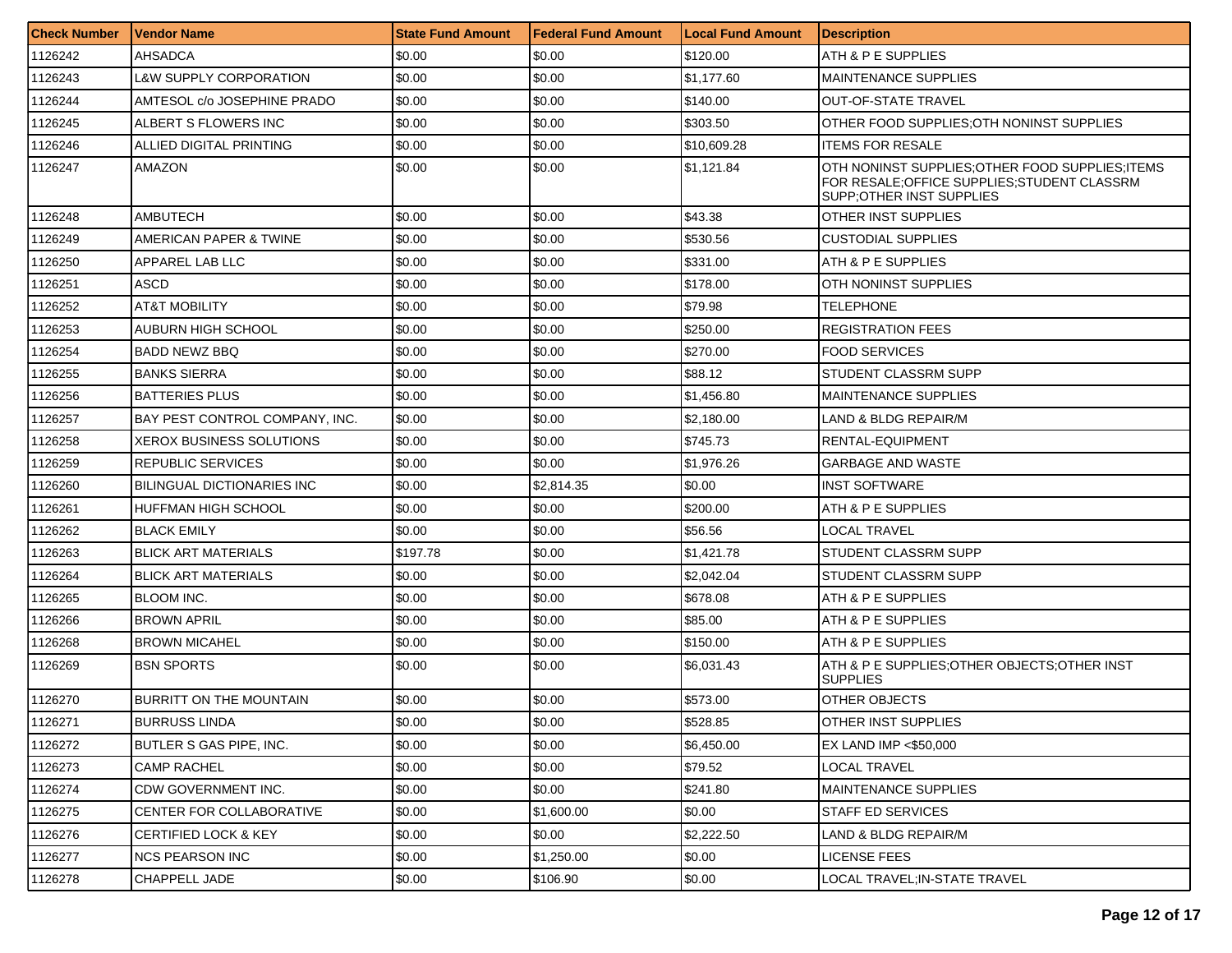| <b>Check Number</b> | l Vendor Name                    | <b>State Fund Amount</b> | l Federal Fund Amount | <b>Local Fund Amount</b> | <b>Description</b>                         |
|---------------------|----------------------------------|--------------------------|-----------------------|--------------------------|--------------------------------------------|
| 1126279             | CHATMAN BRANDON                  | \$0.00                   | \$0.00                | \$71.12                  | LOCAL TRAVEL                               |
| 1126280             | CHRIS DOWDELL                    | \$0.00                   | \$0.00                | \$570.18                 | TRANSP-OTH PROVIDERS                       |
| 1126281             | CHRISTIE MAUREEN                 | \$0.00                   | \$0.00                | \$436.30                 | <b>IN-STATE TRAVEL</b>                     |
| 1126282             | <b>CHRISTMAS SHELLEY</b>         | \$0.00                   | \$0.00                | \$430.44                 | <b>STUDENT CLASSRM SUPP</b>                |
| 1126283             | CINTAS CORPORATION #241          | \$0.00                   | \$0.00                | \$3,560.38               | EQUIP MAINT AGREEMTS; LAND & BLDG REPAIR/M |
| 1126284             | <b>COLLIER KIMBERLY</b>          | \$0.00                   | \$0.00                | \$36.40                  | LOCAL TRAVEL                               |
| 1126285             | COMCAST CABLE COMMUNICATIONS     | \$0.00                   | \$0.00                | \$288.35                 | TELECOMMUNICATION                          |
| 1126286             | CONCORD THEATRICALS CORP         | \$0.00                   | \$0.00                | \$300.00                 | STUDENT CLASSRM SUPP                       |
| 1126287             | <b>CONNECTWISE INC</b>           | \$0.00                   | \$0.00                | \$1,730.00               | SOFTWARE MAINT AGREE                       |
| 1126288             | COOK FELICIA                     | \$0.00                   | \$0.00                | \$359.26                 | <b>IN-STATE TRAVEL</b>                     |
| 1126289             | COOK MUSEUM OF NATURAL SCIENCE   | \$0.00                   | \$0.00                | \$645.00                 | <b>REGISTRATION FEES</b>                   |
| 1126290             | COPPERSTONE LLC                  | \$0.00                   | \$0.00                | \$489.80                 | <b>INST EQUIPMENT</b>                      |
| 1126291             | COUSINS CONCERT ATTIRE           | \$0.00                   | \$0.00                | \$368.28                 | ATH & P E SUPPLIES                         |
| 1126292             | CRITERION CONSULTING LLC         | \$0.00                   | \$0.00                | \$1,125.00               | <b>ACCOUNTING SERVICES</b>                 |
| 1126293             | CROWN TROPHY                     | \$0.00                   | \$0.00                | \$1.367.50               | OTH NONINST SUPPLIES: OTHER INST SUPPLIES  |
| 1126294             | DAVIS MICAHEL                    | \$0.00                   | \$0.00                | \$170.00                 | ATH & P E SUPPLIES                         |
| 1126295             | DECATUR CONTAINER RENTAL&SALES   | \$0.00                   | \$0.00                | \$300.00                 | OTHER PROPERTY SERV                        |
| 1126296             | <b>DEMCO INC</b>                 | \$0.00                   | \$0.00                | \$99.21                  | OTHER INST SUPPLIES                        |
| 1126297             | DJ MICHAEL PAYNE                 | \$0.00                   | \$0.00                | \$300.00                 | OTHER PROF SERVICES                        |
| 1126298             | ONE GROUP LLC                    | \$0.00                   | \$0.00                | \$484.58                 | OTHER FOOD SUPPLIES: FOOD SERVICES         |
| 1126299             | DR. TONIKA STEWART               | \$0.00                   | \$0.00                | \$1,112.00               | OTHER PROF SERVICES                        |
| 1126300             | DRAKE HARLAN PROPERTY INC        | \$0.00                   | \$0.00                | \$4,395.05               | RENTAL-LAND & BLDG; ELECTRICITY            |
| 1126301             | DUTCH OIL COMPANY                | \$0.00                   | \$468.38              | \$8,522.39               | <b>FUEL-GASOLINE</b>                       |
| 1126302             | <b>EASTBAY</b>                   | \$0.00                   | \$0.00                | \$931.82                 | ATH & P E SUPPLIES                         |
| 1126303             | EMW CONSTRUCTION INC             | \$43,244.00              | \$0.00                | \$0.00                   | <b>BUILDING IMPROVEMENT</b>                |
| 1126304             | EPIC SPORTS INC                  | \$0.00                   | \$0.00                | \$885.65                 | ATH & P E SUPPLIES                         |
| 1126305             | <b>FEDEX</b>                     | \$0.00                   | \$0.00                | \$268.28                 | <b>POSTAGE</b>                             |
| 1126306             | FERGUSON ENTERPRISES, INC        | \$0.00                   | \$0.00                | \$2,097.76               | <b>MAINTENANCE SUPPLIES</b>                |
| 1126307             | <b>FERRELL ELISA</b>             | \$0.00                   | \$0.00                | \$164.05                 | <b>IN-STATE TRAVEL</b>                     |
| 1126308             | FILTER PRO                       | \$0.00                   | \$0.00                | \$7,695.45               | <b>EQUIP MAINT AGREEMTS</b>                |
| 1126309             | <b>GETER JAMYA</b>               | \$0.00                   | \$0.00                | \$341.80                 | ATH & P E SUPPLIES                         |
| 1126310             | <b>GIBBS LOGAN</b>               | \$0.00                   | \$0.00                | \$25.76                  | <b>LOCAL TRAVEL</b>                        |
| 1126311             | <b>GLENDALE PARADE STORE LLC</b> | \$0.00                   | \$0.00                | \$122.00                 | <b>STUDENT CLASSRM SUPP</b>                |
| 1126312             | GRAHAM GREGORY                   | \$0.00                   | \$0.00                | \$248.40                 | IN-STATE TRAVEL                            |
| 1126313             | GRAVIET BRITTLEY C               | \$0.00                   | \$0.00                | \$47.95                  | OTH NONINST SUPPLIES                       |
| 1126314             | GRAYBAR ELECTRIC CO<br>7300      | \$0.00                   | \$0.00                | \$3,189.15               | <b>MAINTENANCE SUPPLIES</b>                |
| 1126315             | <b>GREEN COVE LAWN CARE</b>      | \$0.00                   | \$0.00                | \$745.00                 | LAND & BLDG REPAIR/M                       |
| 1126316             | <b>GREENPOWER USA FOUNDATION</b> | \$0.00                   | \$0.00                | \$6,079.41               | INST EQUIPMENT; OTHER INST SUPPLIES        |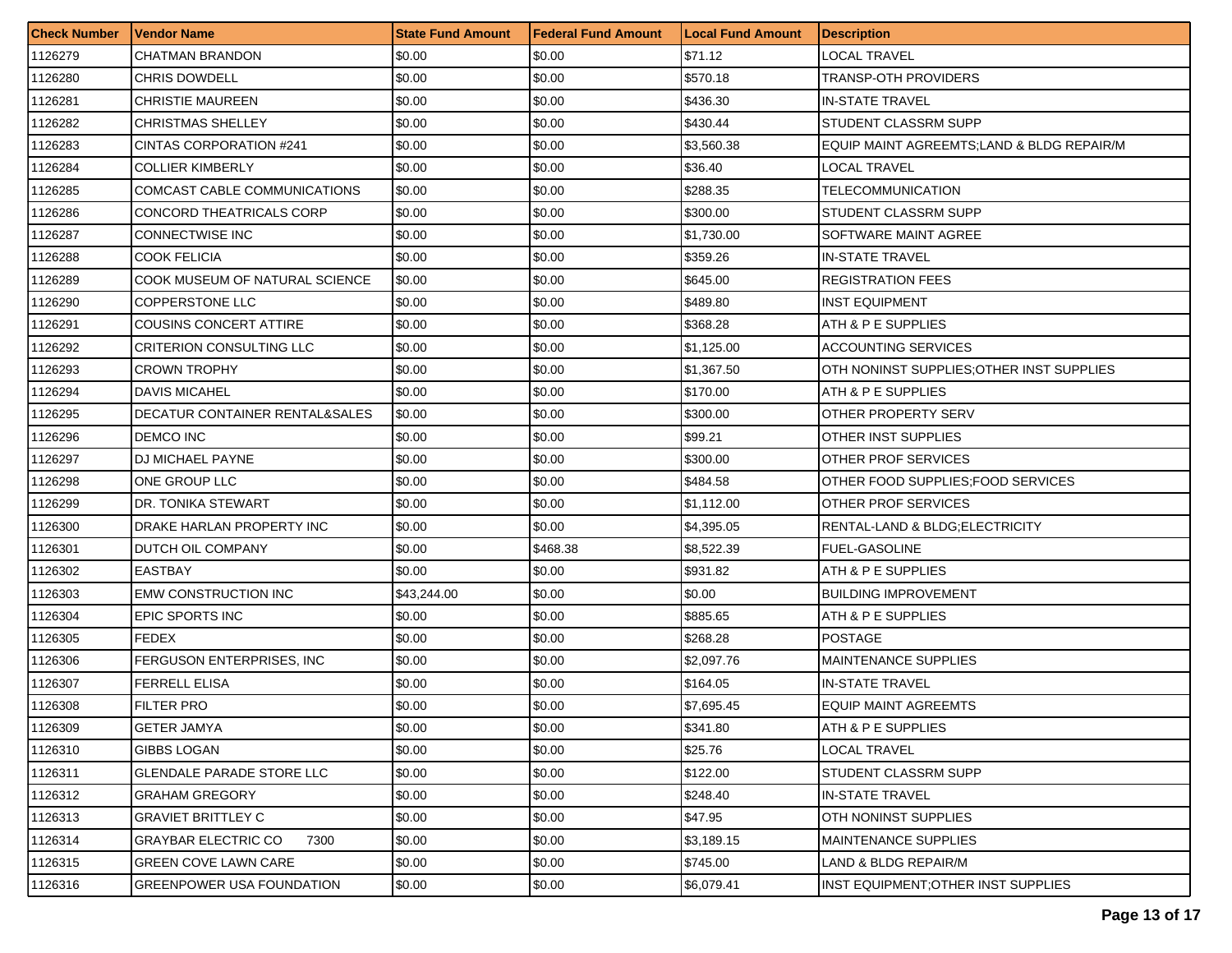| <b>Check Number</b> | Vendor Name                               | <b>State Fund Amount</b> | <b>Federal Fund Amount</b> | <b>Local Fund Amount</b> | <b>Description</b>                  |
|---------------------|-------------------------------------------|--------------------------|----------------------------|--------------------------|-------------------------------------|
| 1126317             | HAMBRICK TARA                             | \$0.00                   | \$0.00                     | \$297.68                 | <b>IN-STATE TRAVEL</b>              |
| 1126318             | HARBIN DONNA                              | \$0.00                   | \$0.00                     | \$322.86                 | <b>IN-STATE TRAVEL</b>              |
| 1126319             | HARLAN FAMILY LTD PARTNERSHIP             | \$0.00                   | \$0.00                     | \$1,500.00               | RENTAL-LAND & BLDG                  |
| 1126320             | HARTSELLE HIGH SCHOOL                     | \$0.00                   | \$0.00                     | \$175.00                 | <b>REGISTRATION FEES</b>            |
| 1126321             | HARTSELLE HIGH SCHOOL                     | \$0.00                   | \$0.00                     | \$100.00                 | <b>REGISTRATION FEES</b>            |
| 1126322             | <b>HASTY AWARDS</b>                       | \$0.00                   | \$0.00                     | \$702.14                 | ATH & P E SUPPLIES                  |
| 1126323             | HAZEL GREEN HIGH SCHOOL                   | \$0.00                   | \$0.00                     | \$160.00                 | <b>REGISTRATION FEES</b>            |
| 1126324             | HOGUE MARLIN                              | \$0.00                   | \$0.00                     | \$352.22                 | <b>IN-STATE TRAVEL</b>              |
| 1126325             | HOOVER HIGH SCHOOL                        | \$0.00                   | \$0.00                     | \$30.00                  | <b>REGISTRATION FEES</b>            |
| 1126326             | HOWARD AMANDA                             | \$0.00                   | \$0.00                     | \$56.00                  | OTHER OBJECTS                       |
| 1126327             | HUNTSVILLE BEHAVIOR ASSOCIATES            | \$0.00                   | \$0.00                     | \$10,875.00              | STUDENT EDUCATIONAL                 |
| 1126328             | HUNTSVILLE FENCE COMPANY                  | \$0.00                   | \$0.00                     | \$11,823.50              | LAND & BLDG REPAIR/M                |
| 1126330             | HUTCHINS LEAH                             | \$0.00                   | \$0.00                     | \$222.04                 | <b>TRANSP-OTH PROVIDERS</b>         |
| 1126331             | IGNITE EDUCATION INC                      | \$0.00                   | \$93,390.47                | \$0.00                   | OTHER TECHNICAL SERV                |
| 1126332             | JACKSON MAGGIE                            | \$371.50                 | \$0.00                     | \$0.00                   | <b>STAFF ED SERVICES</b>            |
| 1126333             | JUNIOR LIBRARY GUILD                      | \$0.00                   | \$0.00                     | \$249.90                 | LICENSE FEES                        |
| 1126334             | JUNKINS NANCY                             | \$0.00                   | \$0.00                     | \$315.84                 | OTHER INST SUPPLIES                 |
| 1126335             | <b>KBB ELECTRIC MOTOR SALES &amp; SVC</b> | \$0.00                   | \$0.00                     | \$2,791.34               | <b>EQUIP REPAIR &amp; MAINT</b>     |
| 1126336             | <b>KELLY TAMARION</b>                     | \$0.00                   | \$0.00                     | \$305.86                 | <b>IN-STATE TRAVEL</b>              |
| 1126337             | <b>KENDRICK JAMES</b>                     | \$0.00                   | \$0.00                     | \$27.96                  | STUDENT CLASSRM SUPP                |
| 1126338             | LADNER KELLIE                             | \$0.00                   | \$0.00                     | \$69.44                  | <b>LOCAL TRAVEL</b>                 |
| 1126339             | LANIER FORD SHAVER & PAYNE P.C            | \$0.00                   | \$0.00                     | \$97,166.73              | LEGAL FEES                          |
| 1126340             | LARGEN IRRIGATION, INC.                   | \$0.00                   | \$0.00                     | \$2,800.00               | LAND & BLDG REPAIR/M                |
| 1126341             | LEE S SPORTING GOODS                      | \$0.00                   | \$0.00                     | \$3,249.65               | ATH & P E SUPPLIES                  |
| 1126342             | LENOVO (UNITED STATES) INC                | \$0.00                   | \$0.00                     | \$949.00                 | COMPUTER HDWRE <5000                |
| 1126343             | M & H FIRE AND SAFETY                     | \$0.00                   | \$0.00                     | \$879.90                 | <b>EQUIP MAINT AGREEMTS</b>         |
| 1126344             | <b>MADISON BAND SUPPLY</b>                | \$0.00                   | \$0.00                     | \$239.48                 | <b>TRANSP-OTH PROVIDERS</b>         |
| 1126345             | MARCOS PIZZA #8040                        | \$0.00                   | \$0.00                     | \$140.98                 | OTH NONINST SUPPLIES; FOOD SERVICES |
| 1126346             | <b>MARTIN LINDA</b>                       | \$0.00                   | \$0.00                     | \$371.50                 | <b>IN-STATE TRAVEL</b>              |
| 1126347             | <b>MASK US INC</b>                        | \$0.00                   | \$0.00                     | \$1,107.58               | OTH NONINST SUPPLIES                |
| 1126348             | <b>MCFARLANE LAVONNE</b>                  | \$0.00                   | \$0.00                     | \$295.30                 | <b>IN-STATE TRAVEL</b>              |
| 1126349             | MCQUEEN KATHRYN HOPPE                     | \$0.00                   | \$0.00                     | \$109.20                 | <b>TRANSP-OTH PROVIDERS</b>         |
| 1126350             | <b>MERCER CONSUMER</b>                    | \$0.00                   | \$0.00                     | \$74.00                  | <b>INSURANCE SERVICES</b>           |
| 1126351             | <b>MIKES WRECKER SERVICE</b>              | \$0.00                   | \$0.00                     | \$225.00                 | EQUIP REPAIR & MAINT                |
| 1126352             | <b>MIL-BAR PLASTICS INC</b>               | \$0.00                   | \$0.00                     | \$238.25                 | <b>OTHER INST SUPPLIES</b>          |
| 1126353             | MINITHROWBALLS.COM                        | \$0.00                   | \$0.00                     | \$308.53                 | <b>OTHER INST SUPPLIES</b>          |
| 1126354             | MOBILE COMMUNICATION AMERICA              | \$0.00                   | \$0.00                     | \$1,774.25               | OTHER EQUIPMENT; TELECOMMUNICATION  |
| 1126355             | MOBILE MODULAR                            | \$0.00                   | \$0.00                     | \$19,968.80              | <b>RENTAL-LAND &amp; BLDG</b>       |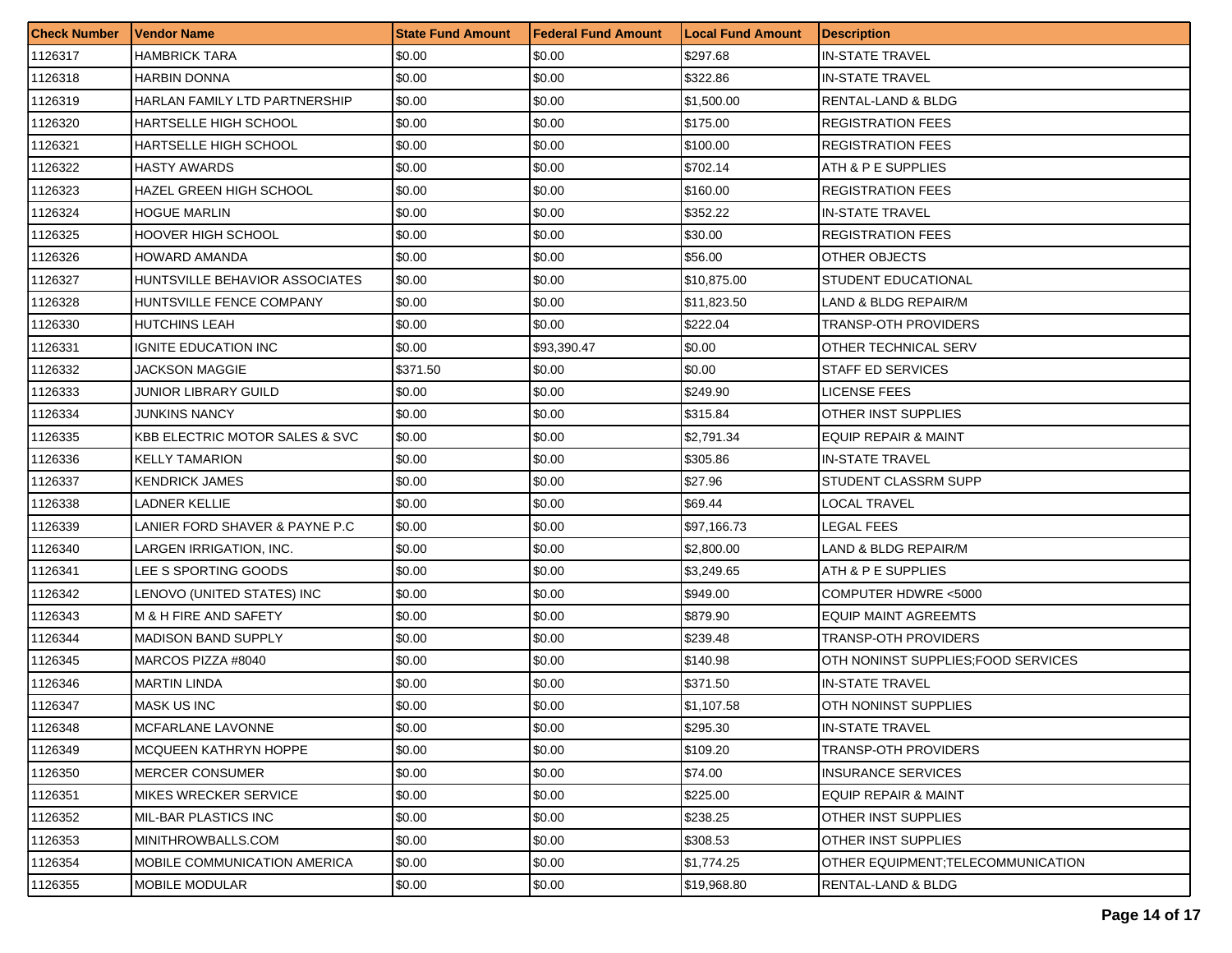| <b>Check Number</b> | Vendor Name                   | <b>State Fund Amount</b> | l Federal Fund Amount | <b>Local Fund Amount</b> | <b>Description</b>                                                                 |
|---------------------|-------------------------------|--------------------------|-----------------------|--------------------------|------------------------------------------------------------------------------------|
| 1126356             | <b>MOORE KASEY</b>            | \$0.00                   | \$0.00                | \$122.08                 | <b>IN-STATE TRAVEL</b>                                                             |
| 1126357             | MOSES PHYLLIS                 | \$0.00                   | \$0.00                | \$13.44                  | LOCAL TRAVEL                                                                       |
| 1126358             | MR ROOTER                     | \$0.00                   | \$0.00                | \$11,718.12              | EQUIP REPAIR & MAINT                                                               |
| 1126359             | <b>MU ALPHA THETA</b>         | \$0.00                   | \$0.00                | \$959.00                 | STUDENT CLASSRM SUPP                                                               |
| 1126360             | MURPHREE JOYE A               | \$0.00                   | \$0.00                | \$45.00                  | <b>ASSOCIATION DUES</b>                                                            |
| 1126361             | <b>NABOA</b>                  | \$0.00                   | \$0.00                | \$11,433.00              | OTHER PROF SERVICES; ATHLETIC OFFICIALS                                            |
| 1126362             | NAEA                          | \$0.00                   | \$0.00                | \$95.00                  | <b>ASSOCIATION DUES</b>                                                            |
| 1126363             | NATIONAL ASSOCIATION FOR      | \$0.00                   | \$0.00                | \$130.00                 | TRANSP-OTH PROVIDERS                                                               |
| 1126364             | <b>NCS PEARSON INC</b>        | \$0.00                   | \$0.00                | \$3,310.00               | OTHER INST SUPPLIES                                                                |
| 1126365             | NOLA VAN PEURSEM              | \$13,312.93              | \$0.00                | \$0.00                   | <b>BUILDING IMPROVEMENT</b>                                                        |
| 1126366             | NORTH ALABAMA GLASS CO INC    | \$0.00                   | \$0.00                | \$237.75                 | BD IMP <\$50,000                                                                   |
| 1126367             | OGUTU LETRICIA                | \$0.00                   | \$0.00                | \$79.52                  | LOCAL TRAVEL                                                                       |
| 1126368             | OHEAR KAREN ELIZABETH         | \$0.00                   | \$0.00                | \$66.08                  | LOCAL TRAVEL                                                                       |
| 1126369             | OLD FASHION CANDY CO          | \$0.00                   | \$0.00                | \$1,629.80               | <b>ITEMS FOR RESALE</b>                                                            |
| 1126370             | PEARSON REGINALD              | \$0.00                   | \$0.00                | \$110.81                 | TRANSP-OTH PROVIDERS                                                               |
| 1126371             | PERENNIAL MATH LLC            | \$0.00                   | \$0.00                | \$150.00                 | <b>REGISTRATION FEES</b>                                                           |
| 1126372             | PERENNIAL MATH LLC            | \$0.00                   | \$0.00                | \$465.00                 | <b>REGISTRATION FEES</b>                                                           |
| 1126373             | PERMA-BOUND                   | \$0.00                   | \$0.00                | \$1.076.55               | LIBRARY/MEDIA BOOKS                                                                |
| 1126374             | <b>PICKENS TYRA</b>           | \$0.00                   | \$0.00                | \$209.44                 | IN-STATE TRAVEL;LOCAL TRAVEL                                                       |
| 1126375             | PIONEER DRAMA SERVICE INC     | \$0.00                   | \$0.00                | \$225.00                 | STUDENT CLASSRM SUPP                                                               |
| 1126376             | PITNEY BOWES GLOBAL FINANCIAL | \$0.00                   | \$0.00                | \$1,617.96               | RENTAL-EQUIPMENT                                                                   |
| 1126377             | POOVEY RACHEL REAL            | \$0.00                   | \$0.00                | \$1,100.00               | OTHER PROF SERVICES                                                                |
| 1126378             | PRESENTATION SOLUTIONS INC    | \$0.00                   | \$0.00                | \$819.60                 | LIBRARY/MEDIA BOOKS                                                                |
| 1126379             | PRIORITY MEDICAL TRAINING     | \$0.00                   | \$0.00                | \$650.00                 | STUDENT CLASSRM SUPP                                                               |
| 1126380             | PROFESSIONAL PIANO SERVICES   | \$0.00                   | \$0.00                | \$795.00                 | <b>INST EQUIPMENT</b>                                                              |
| 1126381             | PROJECT LEAD THE WAY INC      | \$0.00                   | \$0.00                | \$350.00                 | <b>INST EQUIPMENT</b>                                                              |
| 1126382             | RA HUBBARD HIGH SCHOOL        | \$0.00                   | \$0.00                | \$75.00                  | OTHER INST SUPPLIES                                                                |
| 1126383             | RANDOLPH TAYLOR               | \$0.00                   | \$0.00                | \$86.76                  | STUDENT CLASSRM SUPP                                                               |
| 1126384             | RAYBURN DAWN                  | \$0.00                   | \$0.00                | \$727.12                 | <b>IN-STATE TRAVEL</b>                                                             |
| 1126385             | RISE RAPTOR PROJECT           | \$0.00                   | \$0.00                | \$150.00                 | OTHER PURCHASED SERV                                                               |
| 1126386             | <b>ROBERTS GROUP INC.</b>     | \$0.00                   | \$0.00                | \$173.95                 | MAINTENANCE SUPPLIES; ATH & P E SUPPLIES                                           |
| 1126387             | ROBERTSON BEVERLY             | \$0.00                   | \$0.00                | \$186.09                 | <b>OTH NONINST SUPPLIES</b>                                                        |
| 1126388             | <b>SAM S CLUB DIRECT</b>      | \$0.00                   | \$0.00                | \$1,444.83               | <b>ITEMS FOR RESALE</b>                                                            |
| 1126389             | <b>SAM S CLUB DIRECT</b>      | \$0.00                   | \$0.00                | \$579.89                 | ITEMS FOR RESALE: OTHER INST SUPPLIES: OTHER FOOD<br>SUPPLIES;STUDENT CLASSRM SUPP |
| 1126390             | SAM S CLUB DIRECT             | \$0.00                   | \$0.00                | \$85.00                  | <b>ASSOCIATION DUES</b>                                                            |
| 1126391             | <b>SAMS CLUB CREDIT</b>       | \$0.00                   | \$0.00                | \$448.39                 | OTH NONINST SUPPLIES: STUDENT CLASSRM SUPP                                         |
| 1126392             | <b>SCHOLASTIC</b>             | \$0.00                   | \$0.00                | \$160.74                 | <b>OTHER INST SUPPLIES</b>                                                         |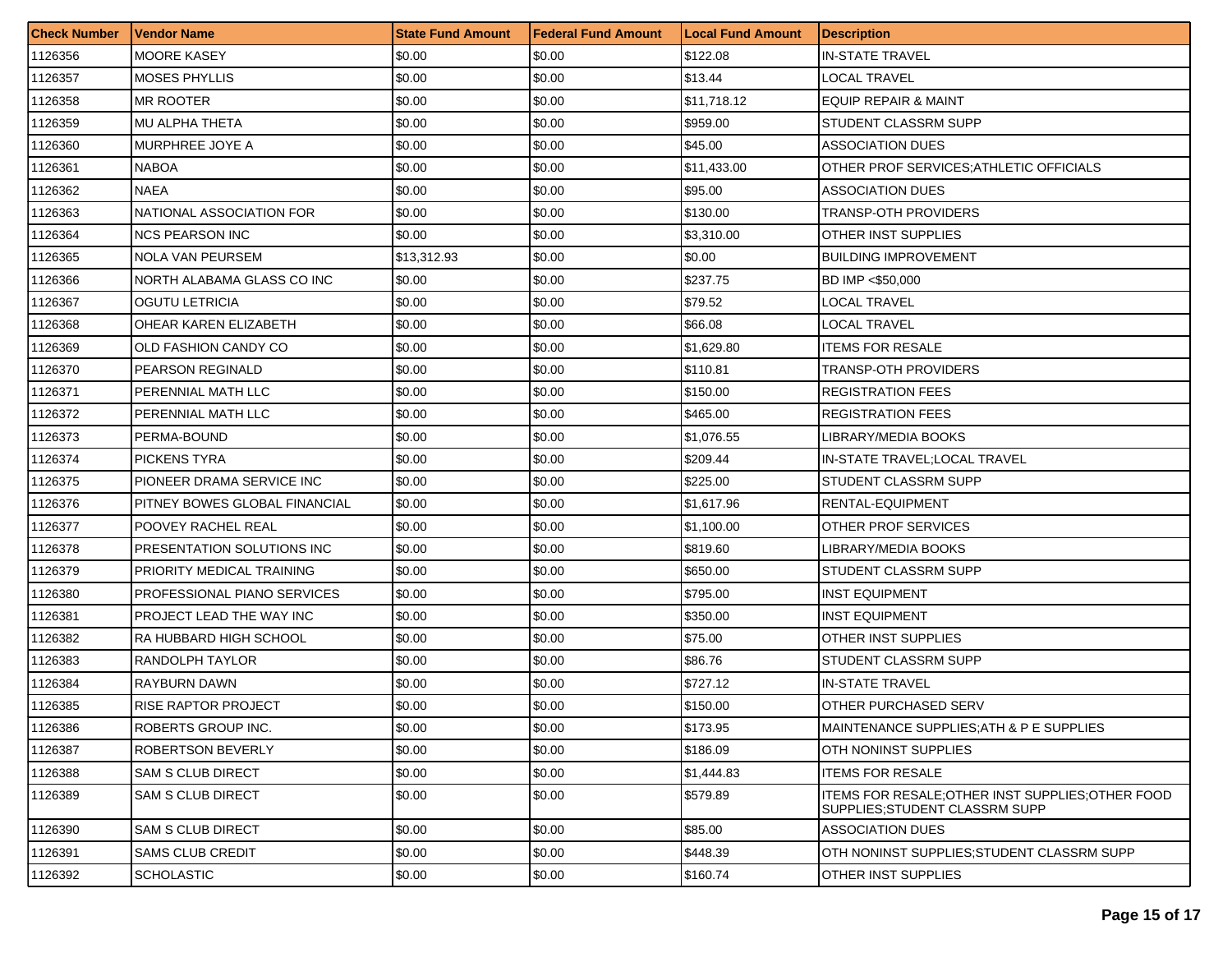| <b>Check Number</b> | <b>Vendor Name</b>              | <b>State Fund Amount</b> | <b>Federal Fund Amount</b> | <b>Local Fund Amount</b> | <b>Description</b>                       |
|---------------------|---------------------------------|--------------------------|----------------------------|--------------------------|------------------------------------------|
| 1126393             | SCOTT HELEN                     | \$0.00                   | \$0.00                     | \$218.40                 | LOCAL TRAVEL                             |
| 1126394             | SCOTT THOMPSON BAND SUPPLY      | \$0.00                   | \$0.00                     | \$625.00                 | TRANSP-OTH PROVIDERS                     |
| 1126395             | SHATTUCK INC                    | \$0.00                   | \$0.00                     | \$18,905.00              | BD IMP <\$50,000                         |
| 1126396             | <b>SHERWIN WILLIAMS</b>         | \$0.00                   | \$0.00                     | \$226.10                 | LAND & BLDG REPAIR/M                     |
| 1126397             | SHORTSTOP SCREEN PRINTING       | \$0.00                   | \$0.00                     | \$11,612.00              | ATH & P E SUPPLIES:OTH NONINST SUPPLIES  |
| 1126398             | SHORTSTOP SCREEN PRINTING       | \$0.00                   | \$0.00                     | \$435.00                 | OTHER INST SUPPLIES                      |
| 1126399             | SOLIANT HEALTH                  | \$0.00                   | \$7,636.25                 | \$58.216.95              | OTHER PROF SERVICES:STUDENT EDUCATIONAL  |
| 1126400             | SOUTHERN PERFORMANCES           | \$0.00                   | \$0.00                     | \$206.40                 | TRANSP-OTH PROVIDERS                     |
| 1126401             | <b>SPRADLEY CONNIE</b>          | \$0.00                   | \$0.00                     | \$27.50                  | ATH & P E SUPPLIES                       |
| 1126403             | STAPLES ADVANTAGE               | \$0.00                   | \$0.00                     | \$169.81                 | OTHER INST SUPPLIES                      |
| 1126404             | STARSHIP COACH, LLC             | \$0.00                   | \$0.00                     | \$3,000.00               | IN-STATE TRAVEL                          |
| 1126405             | STEPHEN WARD & ASSOCIATES INC   | \$0.00                   | \$0.00                     | \$29,991.65              | LAND & BLDG REPAIR/M                     |
| 1126406             | ST. JOHN PAUL II                | \$0.00                   | \$0.00                     | \$250.00                 | <b>REGISTRATION FEES</b>                 |
| 1126407             | <b>STRICKLAND COMPANIES</b>     | \$0.00                   | \$0.00                     | \$9,347.82               | <b>CUSTODIAL SUPPLIES</b>                |
| 1126408             | T-MOBILE                        | \$0.00                   | \$0.00                     | \$14,930.00              | TELECOMMUNICATION                        |
| 1126409             | T-MOBILE USA INC                | \$3,749.03               | \$0.00                     | \$0.00                   | OTHER TECHNICAL SERV                     |
| 1126410             | T-MOBILE USA INC                | \$0.00                   | \$0.00                     | \$5,137.30               | TELECOMMUNICATION                        |
| 1126411             | TEAGUE LISA                     | \$0.00                   | \$0.00                     | \$371.50                 | IN-STATE TRAVEL                          |
| 1126412             | TENNESSEE CAPTIONING LLC        | \$0.00                   | \$810.00                   | \$0.00                   | INST SOFTWARE                            |
| 1126413             | TERRACON                        | \$0.00                   | \$0.00                     | \$6,700.00               | EX LAND IMP <\$50,000                    |
| 1126414             | TERRY ROBERT JAMES<br>(A)       | \$0.00                   | \$0.00                     | \$127.68                 | LOCAL TRAVEL                             |
| 1126415             | THYSSENKRUPP ELEVATOR           | \$0.00                   | \$0.00                     | \$352.75                 | EQUIP MAINT AGREEMTS                     |
| 1126416             | TK ELEVATOR CORPORATION         | \$0.00                   | \$0.00                     | \$4,600.03               | EQUIP MAINT AGREEMTS                     |
| 1126417             | TRIDENTS AQUARIUMS LLC          | \$0.00                   | \$0.00                     | \$43.75                  | OTHER PURCHASED SERV                     |
| 1126418             | TRIHAZ SOLUTIONS, LLC           | \$0.00                   | \$0.00                     | \$111.00                 | GARBAGE AND WASTE                        |
| 1126419             | TRIPLE POINT INDUSTRIES LLC     | \$0.00                   | \$0.00                     | \$5,579.75               | EQUIP REPAIR & MAINT                     |
| 1126420             | TRIPP JENNIFER                  | \$0.00                   | \$0.00                     | \$110.00                 | ATH & P E SUPPLIES                       |
| 1126421             | TRUGREEN PROCESSING CENTER      | \$0.00                   | \$0.00                     | \$785.00                 | LAND & BLDG REPAIR/M                     |
| 1126422             | TURNER RACHEL                   | \$0.00                   | \$0.00                     | \$103.04                 | TRANSP-OTH PROVIDERS                     |
| 1126423             | HOLT HIGH SCHOOL                | \$0.00                   | \$0.00                     | \$260.00                 | ATH & P E SUPPLIES                       |
| 1126424             | UNITED RENTALS INC              | \$0.00                   | \$0.00                     | \$1,347.00               | RENTAL-EQUIPMENT                         |
| 1126425             | UNLOCK YOUR GAME                | \$0.00                   | \$0.00                     | \$175.00                 | ATH & P E SUPPLIES                       |
| 1126426             | <b>VARITRONICS LLC</b>          | \$0.00                   | \$0.00                     | \$8,584.08               | OTHER INST SUPPLIES:STUDENT CLASSRM SUPP |
| 1126427             | <b>VARSITY SPIRIT FASHIONS</b>  | \$0.00                   | \$0.00                     | \$1,816.25               | ATH & P E SUPPLIES                       |
| 1126428             | VERIZON WIRELESS                | \$0.00                   | \$914.44                   | \$6,862.47               | TELEPHONE;TELECOMMUNICATION              |
| 1126429             | <b>VICKERS LANDSCAPES. INC.</b> | \$0.00                   | \$0.00                     | \$250.00                 | OTHER MAINT. & OPER.                     |
| 1126430             | VIRCO INC                       | \$0.00                   | \$0.00                     | \$19,876.80              | FURN & FIXTURES<5000                     |
| 1126431             | <b>WALKER WALTER</b>            | \$0.00                   | \$0.00                     | \$709.57                 | ATH & P E SUPPLIES                       |